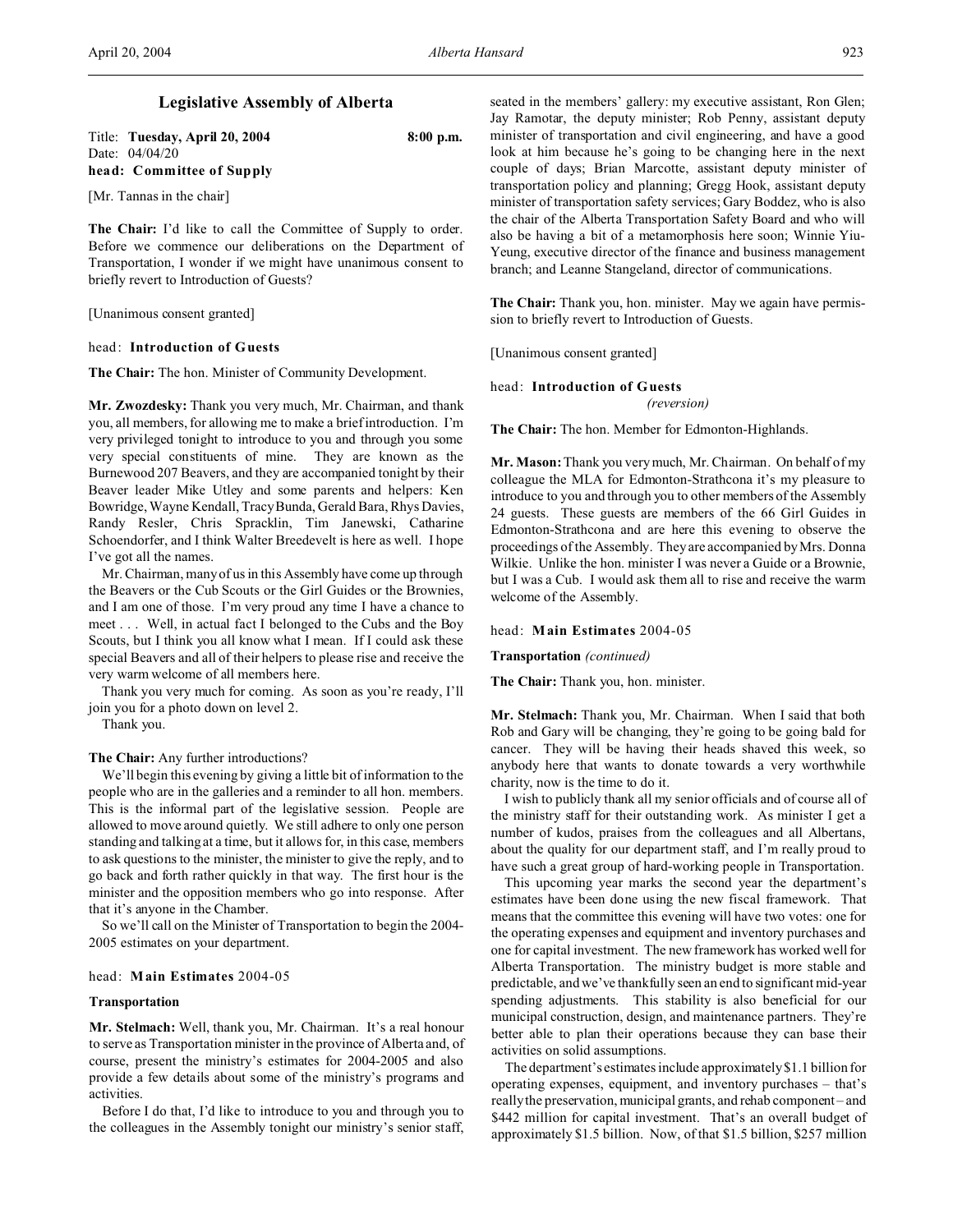is for noncash items such as amortization and consumption of inventories. Consumption of inventories would be like sand, gravel, et cetera. This translates into an actual spending target of approximately \$1.25 billion.

## *8:10*

Safety is the ministry's number one priority and the prime motive for ministry activities and programs. The ministry will spend approximately \$29 million directly on transportationsafety programs and activities of the Alberta Transportation Safety Board. It's the entire traffic safety budget. This includes all of the inspection services of commercial vehicles as well.

I believe our current programs and services contribute to better safety on Alberta roadways, but it's important to keep looking for improvements. That's why I recently appointed one former RCMP assistant commissioner Don McDermid to review all of our traffic safety programs. Mr. McDermid will report back to me in May, and I'm looking forward to seeing what ideas and recommendations come from his review. There is no doubt that we need to reduce the number of collisions on our roads, and we all can do a lot to improve driver behaviour.

Another way to of course reduce collisions is to continue improving and expanding Alberta's highway infrastructure. There's a direct correlation between infrastructure improvements and improved collision rates. For instance, adding an interchange reduces collisions at that intersection by approximately 45 per cent on average. Twinning a highway when the traffic warrants are there reduces collisions by approximately 47 per cent.

So during 2004-05 Alberta Transportation capital investments in the province's highway network will be \$411 million. Now, of that \$411 million, \$266 million will be invested in what is called the strategic economic highway corridors, such as the north/south trade corridor and ring roads in Edmonton and Calgary. Economic corridor development is a ministry priority. The remaining \$145 million will be invested in other points of Alberta's highway system. Now, this does include \$4.5 million for the new tourism highway signage initiative. This is a cross-government initiative, and it will convert existing tourism signage to new standards that are consistent with other North American jurisdictions.

On a final note regarding highway construction Alberta Transportation plans to begin building the southeast leg of Edmonton's ring road using our new made-in-Alberta public/private process. As you'll note in the estimates, the capital investment vote for 2004-05 does not include funding for this potential P3 project. The \$24 million shown for this project on the statutory program page represents the projected first-year funding requirement if traditional delivery methods were used. Though we are partway through the process, the final decision to proceed has not been made yet, and we won't be able to make that until later this year. This is subject to the selection of the potential contractor and potential final contract negotiations.

The ministry will continue to support municipal transportation, waterways, water infrastructure through a number of grant programs. Overall the ministry will invest \$355 million through its own municipal programs and a further \$27 million through the infrastructure Canada/Alberta partnership program with the federal government. Edmonton and Calgary will continue to receive funding based on 5 cents per litre of road fuel sold within city limits. Other cities, towns, villages, and eligible municipalities will receive funding based on \$60 per capita. Rural municipalities will continue to receive formula-based grants. They are also going to continue to be eligible for the resource road program. This program provides funding assistance to address increased industrial resource-based or

heavy truck traffic on local roads. It was a real success in its first year, and in many cases the private sector contributed funding along with the provincial and municipal governments.

Now, cities other than Edmonton and Calgary can also apply for funds under the cities special transportation grant. The program, which assists these cities in addressing transportation infrastructure affected by rapid growth, will provide approximately \$32 million through the Alberta municipal water/waste-water partnership. This partnership provides funding assistance to municipalities to address water/waste-water infrastructure issues. This amount is higher than last year due to almost \$7 million provided through the water for life strategy for regional water systems. The program formula is enhanced by 10 per cent.

I did mention the infrastructure Canada/Alberta program, or ICAP. It's entering its fourth year and is winding down. Ministry officials are in negotiations with the federal government for the new municipal rural infrastructure fund, which will be similar to ICAP. There likely won't be any projects approved this year under this program, but we are continuing to negotiate the program with the federal government, so that's why there's no mention of it in the estimates this year.

Finally, we will invest \$30 million in the construction and rehab of the province's water management infrastructure. This includes such components as dams, reservoirs, and spillways. Of course, the major project is rehabilitating the Carseland/Bow River headworks system in southern Alberta.

So, Mr. Chairman, it's been a real pleasure to present the estimates for 2004-05. I'd be pleased to answer any questions the hon. members may have, and certainly if they're technical in nature, if I can't get the answer today, then I will certainly get those answers as quickly as possible.

Thank you.

**The Chair:** The hon. Member for Edmonton-Glengarry.

**Mr. Bonner:** Thank you very much, Mr. Chairman. It is a pleasure to rise this evening and speak to estimates and to thank the minister for his opening comments and also his staff who are present here with us this evening to certainly facilitate a very open and frank discussion about the Department of Transportation.

My questions this evening, Mr. Chairman, are going to centre around the overview of the ministry and certainly regarding the improvement of road, driver, and vehicle safety; the improvements of provincial highway infrastructure; the support of municipalities in the provision of their transportation and water/waste-water needs; and certainly talk about Alberta's interest in provincial, national, and international policy, which impacts transportation here in the province.

I was quite happy to see that in the estimates the ministry expense for 2004-2005 is going to be over a billion dollars, which is an increase of \$166 million, or 19 per cent, from 2003-2004; that the ministry's capital investment will be \$501 million in 2004-2005, another increase of \$94 million, or 23 per cent, from the 2003-2004 budget; and to make note of the fact that the capital investment includes internal statutory funding of \$24 million for the potential public/private partnership to build the southeast portion of the Edmonton ring road.

Certainly, as the minister indicated in his opening comments, we have many areas of growth here in the province. The cities of Edmonton and Calgary have experienced incredible growth over the last few years. I think that long-term plans that were made for the systems inside these cities to move traffic were based on projections that in no way could forecast the rapid growth that we've had, and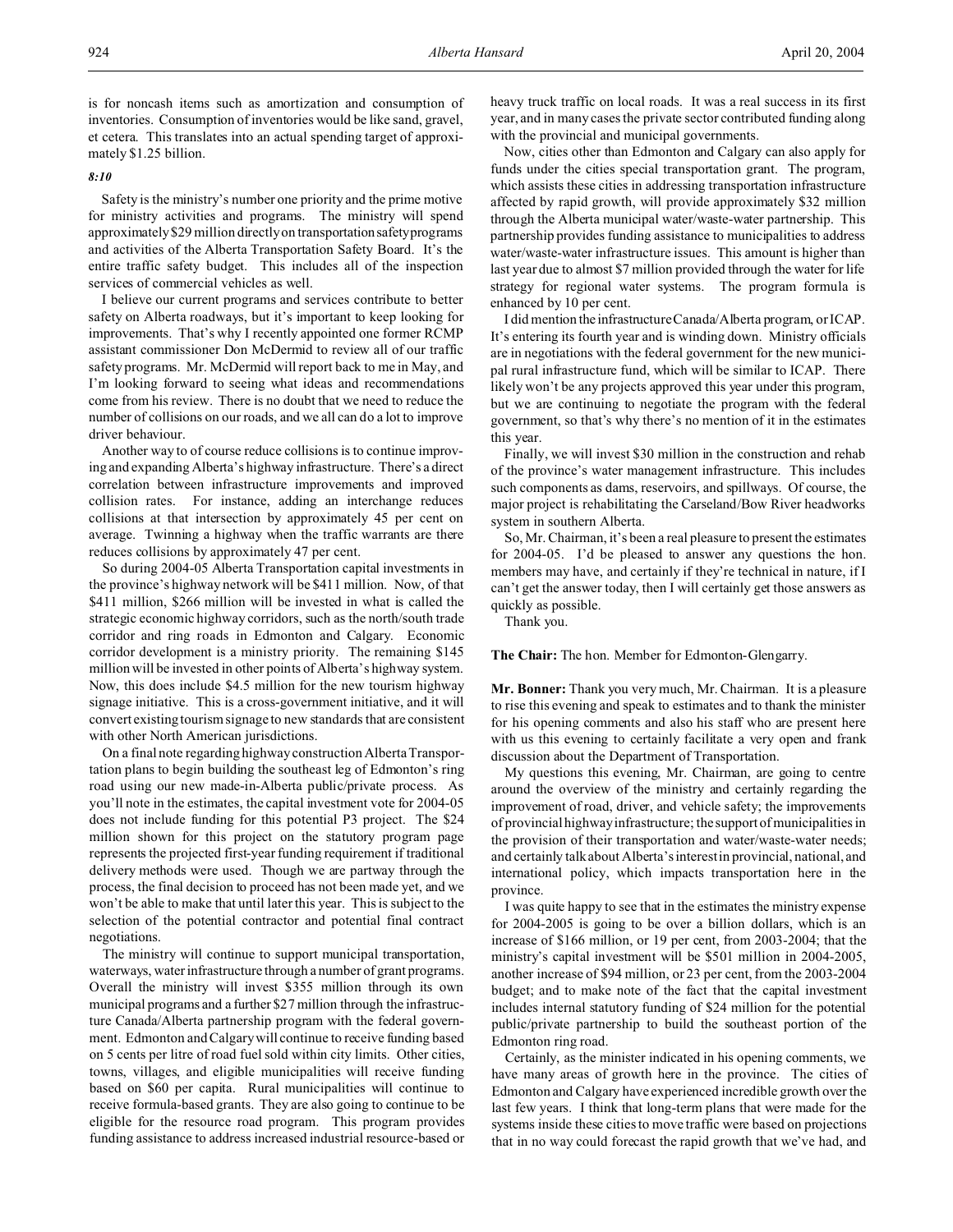it certainly placed a great deal of stress on our transportation systems within these cities. It is an enormous job to play catch-up and to try to provide these facilities for the drivers in these two cities. I think, certainly, that any of the people that have to drive in these cities, particularly during rush hour, would agree that there is much work to be done in order to facilitate the smooth, safe flow of traffic.

Looking over the operating expenses – and I'm referring to page 360 of the budget – transportation infrastructure and safety expenses have risen by almost \$150 million since 2003-2004. Could the minister please give us a breakdown of these expenses?

## *8:20*

As well, on page 360 under Capital Investment the capital investment in transportation infrastructure and safety has increased by almost \$70 million. What will this money be going for?

When we flip over to page 361, ministry support services, the budget for the minister's office is increasing by \$10,000 while the budget for the deputy minister's office is increasing by \$14,000. If the minister could give us some explanation for the increase in costs in these areas. As well, if the minister could indicate the average salary of the employees in the ministry as well as the highest and lowest salaries. As well, if the minister could indicate how much was spent on bonuses last year and what is anticipated to be spent on bonuses this year. If he could also indicate what was the largest bonus that was given out.

Switching to program 2, transportation infrastructure and safety, on page 362. Highway systems expenses have increased by almost \$36.5 million. If the minister could please give us some indication of why and where the \$36.5 million in increases would go. Also, if the minister could indicate to us why the operating expenses funded by lotteries for road transportation partners decreased by \$5 million. What services will be lost? As well, will the minister provide a breakdown of the operating expenses for the streets improvement program? Also, why has the operating expenses funded by lotteries for the streets improvement program decreased by \$5 million?

Again, Mr. Chairman, when we look at the overall business plan for the province and for Transportation, we did ask questions earlier in the session as to why the business plan provides that they're allowing a decline in the quality of highways in Alberta. Is part of the reason that there is \$5 million less here attributed to the decline in the quality of our highways here in Alberta? If the minister could please indicate, as well, why the operating expenses for municipal water and waste-water grants increased by more than twice the amount this particular year.

As well, continuing with program 2, the capital investment in provincial highway systems has increased by \$8 million. Other road infrastructure has increased by \$4.5 million. The strategic economic corridor investment initiative has also increased by over \$61 million. Will the minister detail these increases and what Albertans can expect to see as a result of these increases?

The capital investment in water management infrastructure has increased by \$1 million while the capital investment funded by lotteries has decreased by \$5 million, which would indicate an overall decrease of \$4 million. If he could please indicate why we have this decrease of \$4 million.

I'd also like to make some comments on the southeast extension of Anthony Henday Drive, particularly in light of the announcement today. I have not confirmed this yet, but it was indicated that the cost of the Calgary courthouse, which is going to be built under a P3 model, has soared immensely. What protection do taxpayers in this province have in regard to the cost of the southeast extension of Anthony Henday Drive so that they will not be faced with these enormous increases in the cost of construction at this particular time? Estimates say that for 2004-2005 \$23,900,000 will be invested in the Edmonton southeast ring road. The minister had gone on to say that this would be the first-year funding requirements if we'd use the traditional methods for road construction and freeway extension along these ways.

In March of 2004 in the inventory of major Alberta projects Alberta economic development outlined that the southeast extension of the Anthony Henday ring road would cost \$270 million over three years. How much can taxpayers expect this project to cost per year? Again, does the \$270 million include the annual lease payments and the principal and interest costs for the project?

On the government of Alberta web site under Transportation a release on the southeast leg of the Edmonton ring road says that the federal government will be contributing \$75 million to this particular project. Now, in question period the minister indicated that he had not yet seen the \$75 million. Will this amount be deducted from the \$270 million that it has already been indicated the project will cost, or does the \$270 million that is forecast at this particular point not include the \$75 million which we expect to get from the federal government? As well, does the minister have any indication from the federal government when we could expect to see this \$75 million?

As well, yesterday in question period the minister suggested that because of the rising cost of steel, 15 to 30 per cent, taxpayers can expect to pay more for projects such as the southeast leg of the Anthony Henday ring road. Has this been included in the \$270 million? As well, what percentage of the entire cost of the project does steel account for, and is there any way we can get a ballpark idea of just exactly what we are looking at in regard to an increase in the amount of costs for steel?

At one time we had asked about the cost of the southeast leg of Anthony Henday Drive, and it was indicated that this cost would be in the neighbourhood of \$300 million. Since that time we've seen pressures, mostly on bridge structures, and that's related to a fast rising increase in the cost of steel. The minister goes on to say, "I believe it's gone up anywhere from 15 to 30 per cent, and in fact there are some that are only getting a seven-day commitment on the price of steel today."

In fact, the government's web site said that this particular project would cost \$300 million minus the \$75 million from the feds as a public project. So theoretically the project should cost less as a P3, accounting for any increase in building materials. As yet we still have many relevant and basic questions that have been asked on this issue, and we still are awaiting clarification on those questions.

Certainly, when we are looking at \$300 million of taxpayer money, we should know where that money is going and how it's going to be spent before we make the commitment.

## *8:30*

Albertans are wanting to know these particular costs in light of the fact that the whole idea of P3s has been a very controversial subject, and in many areas where they have been used, whether it be for the construction of schools, for the hospital programs, they have certainly not proven to be more cost-effective; they have not proven to be more efficient. As well, the ongoing costs to taxpayers down the road have also been immense. In the case of hospitals we certainly have not seen the level of service being provided to the claimants. It is a brand new area, and it's one where Albertans have to be protected not only from the cost of these but the services that they are to provide down the road.

That has covered my questions on Anthony Henday.

Now, then, as well, as I indicated earlier, I do have some questions that constituents have asked. One certainly refers to the funding for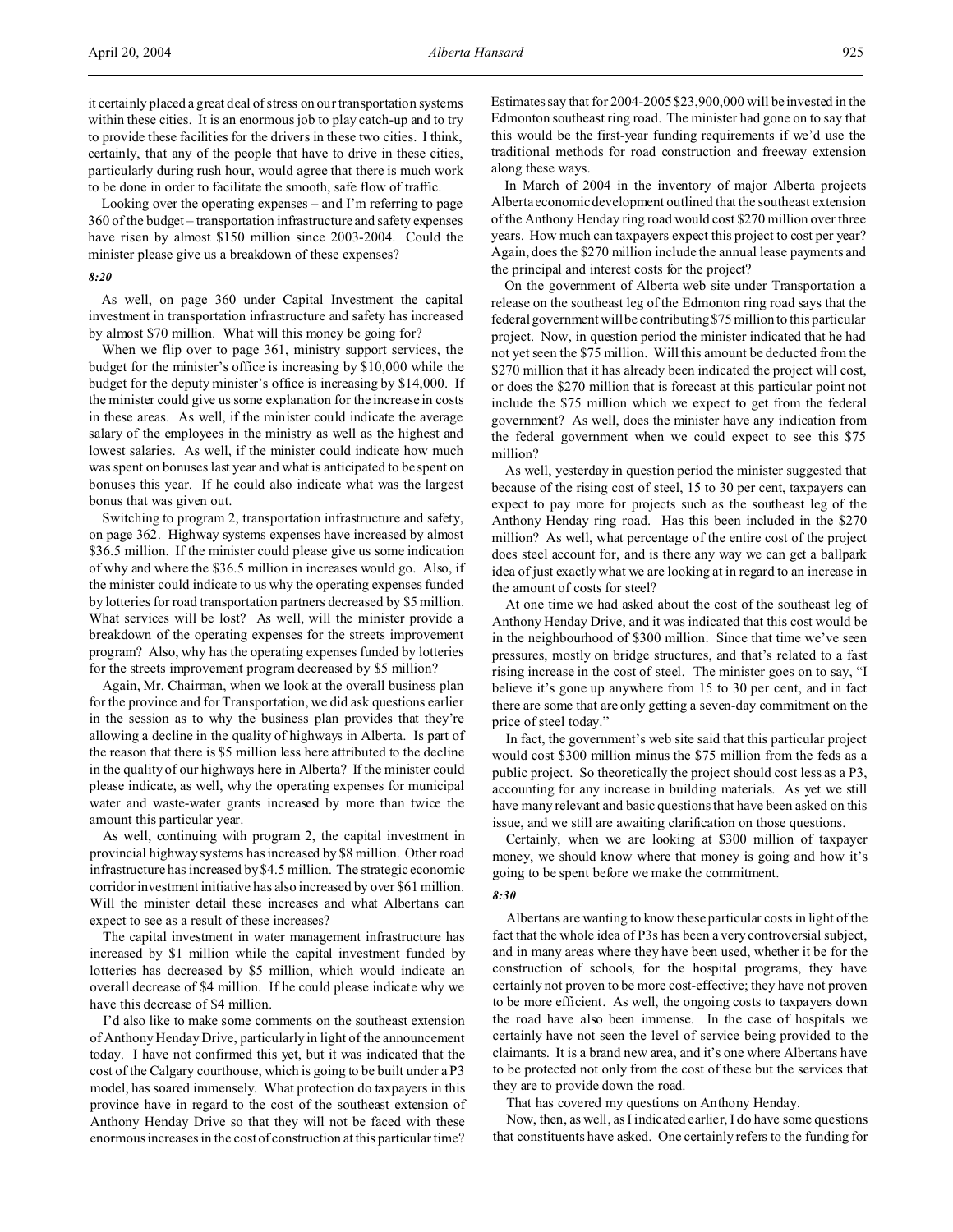accessible specialized transportation in Alberta. It's one of these topics that crosses ministries, and it seems that at this particular time nobody's taking responsibility for it. It's one of those areas where those vulnerable Albertans that require transportation are losing out.

I heard a story today of a family who had to transport their mother to the hospital at 7 in the morning so that she could undergo dialysis. She underwent dialysis and then had to sit in the waiting room until 5 o'clock that evening before they could come and retrieve her. That was because they could not afford alternative transportation for her.

This is a huge issue, particularly in rural areas and particularly in light of the fact that I don't think there's been a full survey since 1994 with the Alberta Transportation study of seniors and disability transportation in Alberta. Certainly, nine years later one of the conclusions is still very relevant: given the current economic situation and the inclusion of the PTOAG money in the unconditional municipal grant program, it will be important that organizations co-ordinate services and pool their resources; failing this, many service providers might be forced to cease operation. That statement has certainly proven to be true.

What these providers require is certainly some clear comment and commitment on funding for this type of transportation. There are issues here when it comes to transporting people that require transportation but not ambulances because of medical needs.

Another situation that was brought to my attention was where a particular patient in Strathmore when they were not part of the Calgary health authority received funding and transportation to go to Calgary to receive their dialysis, and the trip home was covered as well. Since Strathmore has been absorbed into the Calgary health authority, this person is now bound by the policies of the Calgary health authority. This puts quite a strain on that family in that where once there was transportation for this type of disability, there isn't any more.

As well, when we look at Innisfail, it is my understanding that their bus was taken off the road because it failed inspection. So what's happened in Innisfail is that they haven't had any provider that's been able to come in and replace that bus, so the residents there that require accessible transportation don't have it any more. Particularly for those who require accessible specialized transportation, these are quality of life issues. Certainly, people are wanting to know who is going to take the bull by the horns and settle this issue, and it becomes a huge issue for those people in rural Alberta. The impact on families of not having accessible transportation is also huge.

I'll continue later. Thank you, Mr. Chairman.

**Mr. Stelmach:** I'll certainly start answering some of your questions, but do you want to finish?

## **Mr. Bonner:** Go ahead.

## **Mr. Stelmach:** Okay.

Well, we'll start right from page 360. I do agree with the hon. member that both Edmonton and Calgary have seen phenomenal growth and put a lot of pressure on their transportation system and their roads, but equally as important is of course the situation we face in rural Alberta, where we may not have the traffic volumes but certainly heavier traffic on country roads in terms of the oil and gas industry and more in manufacturing. They see the large cities benefiting with the growth here, of course, and they certainly sympathize with the pressures, but they also would like to see some balance in kind of the infrastructure dollars that are spent across the province. So definitely growth is happening across the province, and it does raise a number of safety issues for us.

First and foremost, in terms of the budget increases for the minister's office and then the ministry operations, those reflect the 3 and a half per cent increase from the AUPE contract negotiations, and part of the ministry operations increased as a result of that. Now, we applied the same percentage to our staff in the minister's office, which is the people that are determined to be excluded from the agreement.

On page 360 there have definitely been increases in '04-05. This is now comparing to '03-04. Now, it's due primarily to a number of areas. One, \$134 million, or 50 per cent, of the increase in 2004-05 was provided via the 2003-2006 budget cycle. There was an increase of \$78 million for municipal transportation grants, \$38 million for the strategic economic corridor investment, and also increased amortization expense because we took over all of the secondary highways, and we had to write those down in terms of the amortization.

## [Mr. Klapstein in the chair]

The \$19.6 million approved for 2004-05 during the '04-07 cycle does include \$46 million for the construction and rehab of the provincial highway network system. Part of the additional \$98 million was allocated to the ministry for '04-07. The balance, \$52 million, is allocated to '05-06.

Now, \$6.8 million is for the water for life strategy. It's part of the additional \$16.1 million that was added to the ministry's '04-07. The balance, at \$9.3 million, is going to be allocated in '05-06 at a rate of \$7.2 million and '06-07 at a rate of \$2.1 million for that year. It does include the four and a half million dollars for tourism highway signage and \$2 million, of course, for the salary increases. *8:40*

There will be, of course, \$500,000. It's a recovery from the federal government for the Dead Man's Flats crossing. That's for wildlife, and that's to be built on the trans-Canada. It's part of a federal-funded project.

The increase of \$165.7 million for '04-05. It's \$78 million for municipal transportation grants, \$13 million for increased amortization. The '04-05 estimate compared to the '02-03 actual shows a \$366 million increase. Now, it's primarily due to the \$220 million restoration to municipal transportation grants, \$63 million for provincial highway systems, \$20 million for the infrastructure Canada/Alberta program, and again the \$6.8 million for water for life, \$2 million for manpower, and \$1.2 million related to transportation safety services.

With respect to page 362, transportation safety services, they did see an increase of 4 per cent. It's \$1.058 million. Salary increases are \$0.7 million, and \$0.3 million is for the traffic-related electronic data strategy. It's called TREDS, and it's a credit-recovery program with the government of Canada. That's why you'll see on the revenue side that we're expecting about \$800,000 from the federal government in a recovery, about \$500,000 for the National Safety Code – and it's partial costs from the government of Canada to the provincial government to assist in achieving consistent implementation of the National Safety Code – and \$0.3 million for the trafficrelated electronic data strategy; that's TREDS.

Now, traffic safety services. They're responsible for quite a list: vehicle driver safety programs, their driver licensing standards, licence monitoring and enforcement, impaired driver remedial programs, dangerous goods control, monitoring the motor carrier industry and provincial railways, and also the traffic safety initiative, which is a collection of safety measures and initiatives developed and delivered with stakeholders. This could be snowmobile clubs,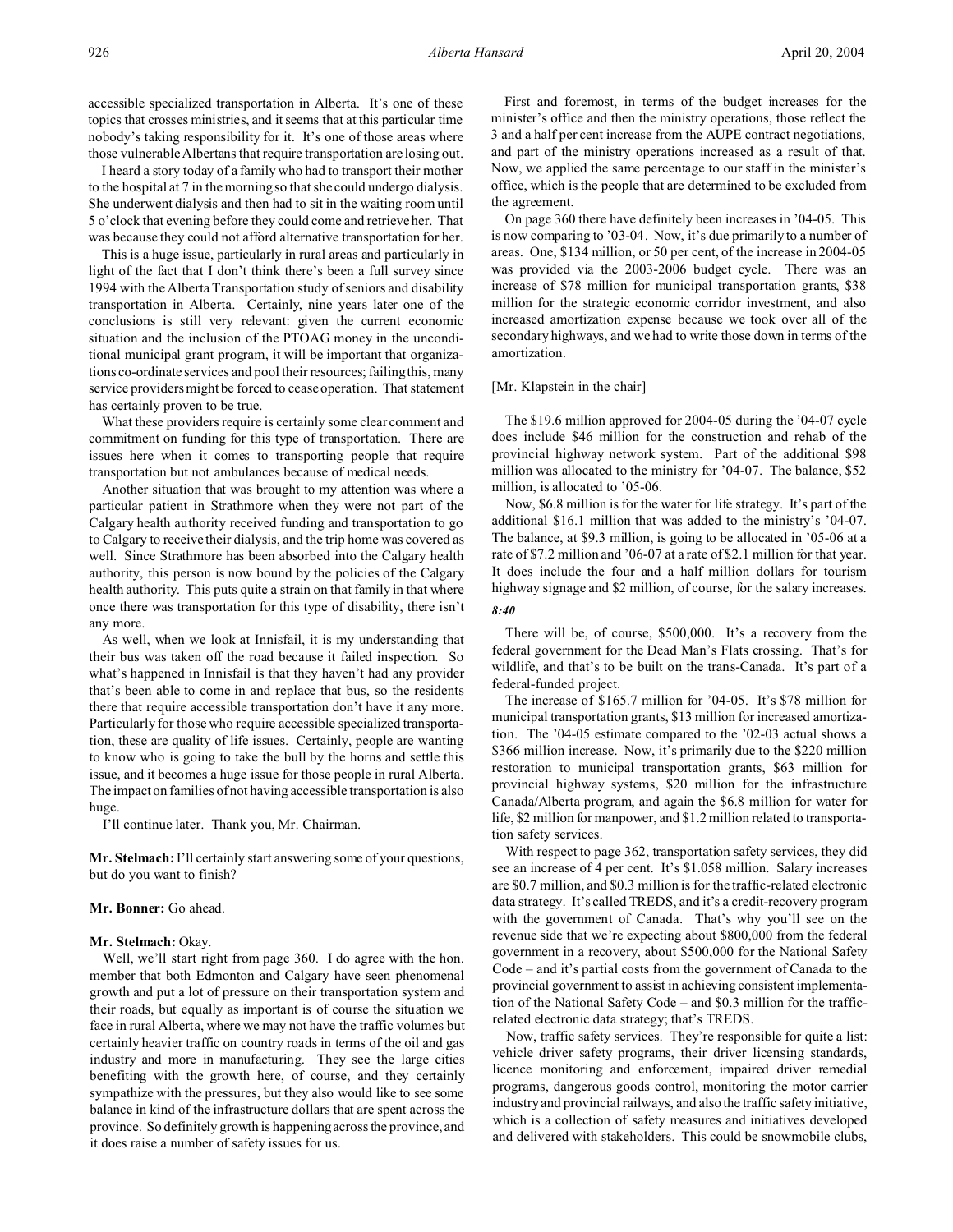the AMA, checkstop, safety education built into, actually, the Alberta Learning curriculum, and it's a very important program.

Now, with respect to the traffic safety board, it had a 2 per cent increase, \$19,000, related to salary increases. This is a board that came into effect following the May 20, 2003, proclamation of the Traffic Safety Act. It replaces the previous Driver Control Board and Motor Transport Board. It functions as the appeal body for decisions to the registrar relating to driver training schools, driver instructors, examiners, vehicle inspection stations, vehicle inspection technicians, safety fitness certificates, carrier safety ratings, and administrative penalties assessed. It is responsible for appeals surrounding decisions and actions taken under the Railway (Alberta) Act, administers the ignition interlock program for impaired drivers. It does hear appeals under the Alberta administrative licence suspension program. That's where licences are suspended for either refusing to blow or blowing over .08. We do administer the vehicles seizure program, aimed at reducing the number of drivers who drive their vehicles while under licence suspension.

With respect to municipal grants there was one on street improvement. There are a number of municipal grant formulas. One of them is street improvement. Now, these are grants that go to cities, towns, villages, et cetera, that are smaller, of course, than Edmonton and Calgary. Edmonton and Calgary get the 5 cents a litre, and the rest are based on \$60 per capita. The street improvement program provides \$60 per capita, like I said before, and they're cost-based grants at 75 per cent government, 25 per cent municipality. It's really capital for street improvements. The eligible projects include grading, gravelling, chip seal paving, signal upgrades, just anything tied to the improvement of the infrastructure in those communities.

We did add water and waterline replacements in conjunction with roadworks. Sometimes the community would get the \$60 to repair the street, but they didn't have enough money to repair the water infrastructure under it, so we made it part of the program if they were repairing the street. It's worked well in the past, and the program helps municipalities across the province immensely.

There was a question with respect to water. There is an increase of \$6.8 million. Over the three years there will be \$16.1 million into the program, and it's really cost-shared grants to eligible municipalities, those with populations less than 45,000. It's also to assist in the construction of very high-priority municipal water supply and water treatment and disposal works. Now, it does not pay for the distribution. It pays for the main line to the community, and of course it does ensure that all Albertans have equitable access to safe water supplies and environmentally acceptable waste-water treatment.

The next question was with respect to the southeast Anthony Henday extension. There have been a number of figures that have been thrown about in terms of: what is the anticipated cost of this particular road construction? When we made the announcement a few months ago, we estimated the cost at about \$300 million, and since then there have been a number of figures that have been used, one that came off our web site and then the other, quoted by the hon. member, of \$270 million. Of course, it raised a lot of curiosity because they couldn't figure it out. If we said \$300 million, how did the price always seem to be decreasing over the last few months?

So we did a little bit of research, and with respect to today's question in the House that was asked by the Member for Edmonton-Glengarry, it was an amount that was given by the Alberta Economic Development Authority where on a monthly basis they list construction projects and attach value to them. Our information is that there might have been a little overzealous individual in terms of reporting the cost. Where we said that it will be \$300 million, the media asked: what do you think the savings might be? I said: "Well, it could be 10 per cent. Who knows?" Apparently they subtracted the

10 per cent from the estimated value, and they put it on their web site as \$270 million when it should have been the \$300 million. So that's the difference in the price.

The question raised earlier by the same member in terms of an amount shown on the web site really piqued my interest because I wasn't aware of that. We did a little bit of checking and found out that the information that was put on the web site for the southwest corridor – unfortunately, a staff member used that very same information and attached it to the southeast leg. That's why those two amounts were the same. Since then, we've made the adjustments appropriately.

## *8:50*

The federal government has indicated that they will contribute \$75 million towards the Edmonton ring road and Calgary. We are including them in the estimates on the revenue side. We did put them into the revenue from the federal government. We anticipate that we will be receiving the \$150 million over the next three years as the road is being completed. It will be deducted from the total cost of the road, that was estimated to be \$300 million. I don't know how much the inflationary pressures will increase the cost or if they will. There are 22 structures on this particular stretch of road. Maybe it will cause some innovation in the industry to look at other ways of constructing those structures, and they might look to some other method, maybe a combination of steel and concrete other than just steel. But there is definitely a potential for some of the prices to increase as a result of the huge and inflationary pressure on steel.

Now, are Albertans going to get value for their dollar? We're doing two things, Mr. Chairman. One is a public-sector comparison. What would that road cost if we were to build it ourselves? Secondly, we're going to follow that with what's called a dummy bid. We'll have someone bid on the project, just as if they were a regular construction company, and give us and all Albertans an idea of some of the costs – you know, where would the costs come in? – and use that as a cost comparative in terms of the public/private partnership.

The value, I believe, in the public/private partnership is in innovation. When a company will be responsible or has to share the risk of maintaining that infrastructure for the next 30 years, they would have to look to first of all innovation to build a product, a material that would last a lot longer and require less maintenance because they're going to be stuck with that maintenance by agreement.

Secondly, they can then manage the construction of that total road – bridge, grading, asphalt, all the interchange construction, the railway exchanges or the overpasses – bring people in as they're required and the equipment as they require and not mobilize and demobilize as dollars become available in a budget and build a long stretch of road in a multiple of years, generally through the traditional method.

We're looking forward to the RFP coming forward. As I said, we'll use those measurements, and we'll determine if we're getting value for the dollar.

With respect to special transportation, definitely mobility is a predeterminer of health, and we are hearing from some communities, especially small communities that are requiring some special modes of transportation, especially for seniors. Many communities have taken it on themselves in partnership with some of our lottery programs to buy vans and involve volunteers. There are a number of different strategies employed by municipalities, but between the Minister of Municipal Affairs and the Department of Transportation we'll be looking at that over the next year and seeing what adjustments we can make.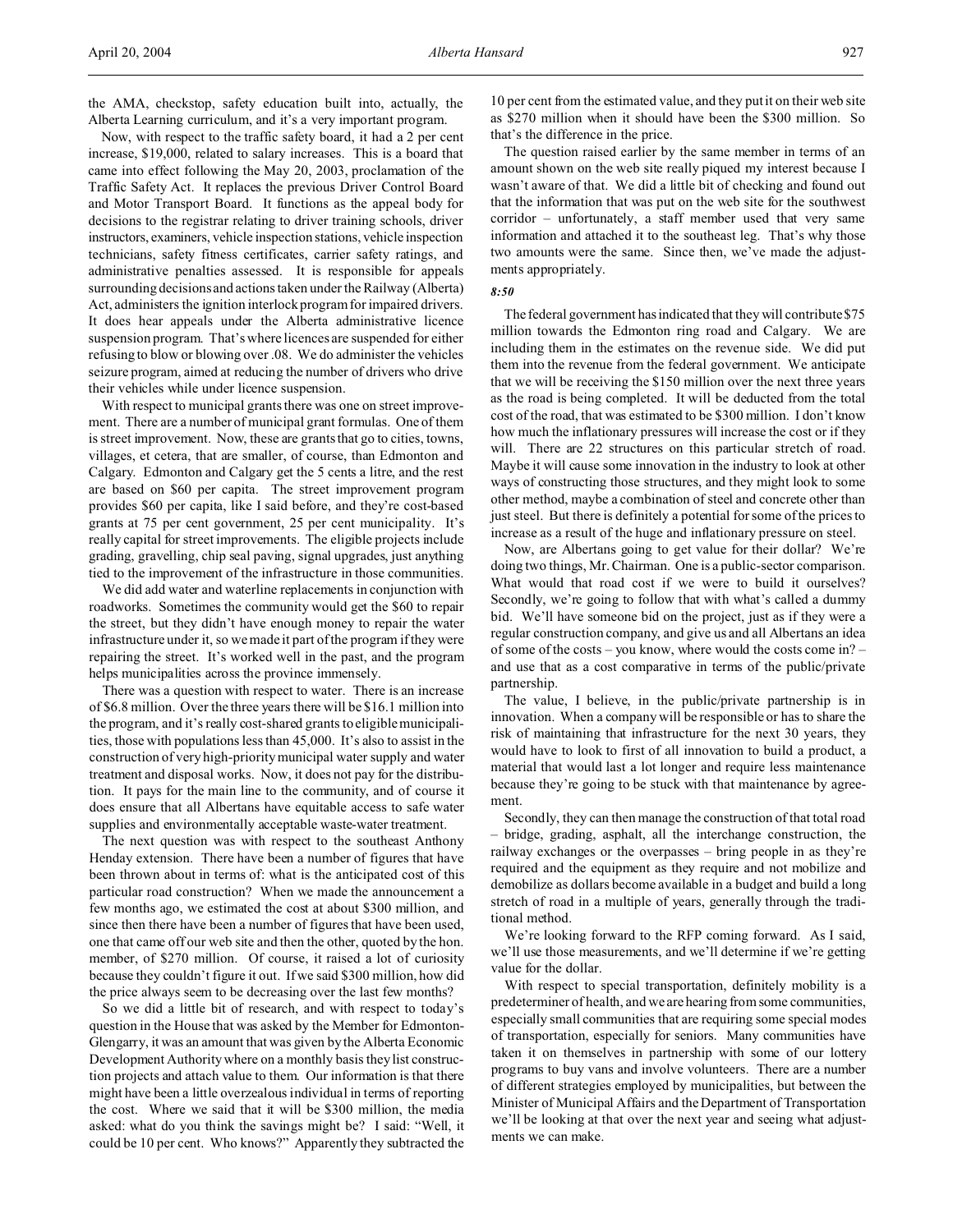I believe that could be the end. Maybe I've missed some, but we'll follow it in *Hansard*, Mr. Chairman.

## **The Acting Chair:** The hon. Member for Edmonton-Glengarry.

**Mr. Bonner:** Thank you very much, Mr. Chairman, and thank you, Minister, for those responses.

When we look at the Transportation business plan, the business plan refers to the changing demographic of our population on page 409. Again, when we were talking here, we were talking about specialized transportation services, and certainly the industry has felt pressures as well.

Quite interestingly, when I was talking with them, they've certainly seen some increases in their insurance, but what they find is that their fuel costs are the thing that's affecting them as well. At one time it was so much more advantageous to use propane in the buses that a lot of them converted their buses to propane. That certainly isn't the advantage today that it was at that time. So what we do have is a fleet of buses out there that is aging. Some of them are starting to have issues as far as safety goes, and the decision has to be made whether it is more beneficial to repair the bus or put it out of service.

One of the suggestions from the industry was that we certainly have seen an increase over time with the tax on aviation fuel. For those people that are providing specialized transportation, one of their questions was that if they are providing this specialized transportation and certainly to a very small percentage of our population, they would like to know if there's any possibility that there could be some adjustment in the cost of taxes they pay on their fuel bills in order to be able to continue serving this particular group.

As well, another group that is having a great deal of difficulty when it comes to the quality-of-life issue of transportation is our seniors. With our aging population and certainly more and more people getting to the point where they no longer wish to drive or they physically can't drive or their families don't want them to drive, then we have to provide some type of transportation. So that is certainly one of the areas where I think we have to start putting plans in place whereby we can have transportation for this particular segment of our society.

When we look at the performance measures on page 413 under the heading Performance Measures, why is the mechanical safety of commercial vehicles, both the percentage of inspected vehicles requiring on-site adjustments and the percentage of inspected vehicles requiring attention of a mechanic, targeted to decline as of 2005? It doesn't seem to me that if we are decreasing the percentage of inspected vehicles, if we're decreasing that number, we can improve road, driver, and vehicle safety. There just doesn't seem to be a situation here where we can decrease the inspections yet increase the amount of safety. So what has the ministry done in order to counteract the safety risk? Why are the percentages so low? *9:00*

As well, one of the questions that I would like to ask the minister is: when will the actual and targets for involvement of commercial vehicles in casualty collisions be determined? Why is the percentage of drinking drivers in injury collisions in Alberta targeted to increase in 2004-2005?

In the business plan it was indicated that we were going to allow the physical condition and usability of our highways to deteriorate. This, to me, would seem to be a situation that if we were going to allow the decrease in the physical condition and usability of our highways at times when we are increasing traffic on these highways, then certainly as we've discussed in the past, the rate of deterioration and the cost of maintenance and repair is not a linear function but an exponential function. Does the minister have any indicator as to when we can allow highways to deteriorate and at what point those costs are going to escalate greatly because of the poor conditions of those roads?

If the minister does have some type of plan which indicates that we can have roads in a deteriorated state from what Albertans have been used to, if he could share with us that research that indicates that in the long run this will be a benefit or a cost savings.

## [Mr. Tannas in the chair]

Again, why are provincial highways in good condition targeted to decline through to 2007 and those in poor condition targeted to increase through to 2007? Once again, why is the percentage of those in good condition so low? Why is the percentage of utilization of provincial highways set to decline in 2004-2005? Why is the functional adequacy of provincial highways set to decline through to 2007? Why is the percentage of 79.5 so low?

Another issue that Albertans don't have clear-cut answers to. In October 2003 researcher Lisa Prescott prepared a report for the Parkland Institute. The study was entitled Un-accountable: The Case of Highway Maintenance Privatization in Alberta. The study attempted to compare the highway maintenance before and after privatization of the system. Specifically, its purpose was to answer the following question: "Has the switch to private highway maintenance resulted in lower costs for the Alberta government while maintaining the same level of service?"

I think that after the number of years that we have experienced the private model of highway maintenance, we can go back and compare it to any research that was done prior to the privatization of maintenance for Alberta highways. If the minister has any information that he could share with us where comparisons at this point have now been done to determine whether or not this was a cost-saving venture for Albertans.

As well, one of the recommendations of the Auditor General was on the driver examination program, not only the driver examination program but the driving school education. In talking with a constituent who is in the industry of driving school education, he did make a number of statements, he asked some questions, and he did provide some answers. The first one he indicated to me was a road test. What he suggested here was that there be an advanced road test given to those who come from another country with a licence.

One of the reasons that this particular recommendation was put in by him was that a person came to Alberta from another country, within three weeks of arriving in Alberta he had a class 1 licence, and just a few months later he was killed in an accident driving a rig. It upset the whole community quite a bit that a person could come to Alberta from another country, obtain a class 1 licence that quickly, and not have, certainly, the training and experience required to drive a big rig.

Another suggestion that this individual had was that there should be a road test fee cap on the amount an examiner may charge for a road test. Again, he went as far as to say that he's heard where some driving schools and examiners are involved in kickbacks, where they purposely fail a student and get some of the proceeds back to the driving school.

When I look at the Auditor General's recommendations on the testing in recommendation number 41, he goes on to state:

- We recommend that the Ministry of Transportation strengthen its monitoring of and audit processes for driver examiners by:
- preparing annual plans for monitoring and auditing examiners
- promptly monitoring and auditing driver examiners, and reporting the results to senior management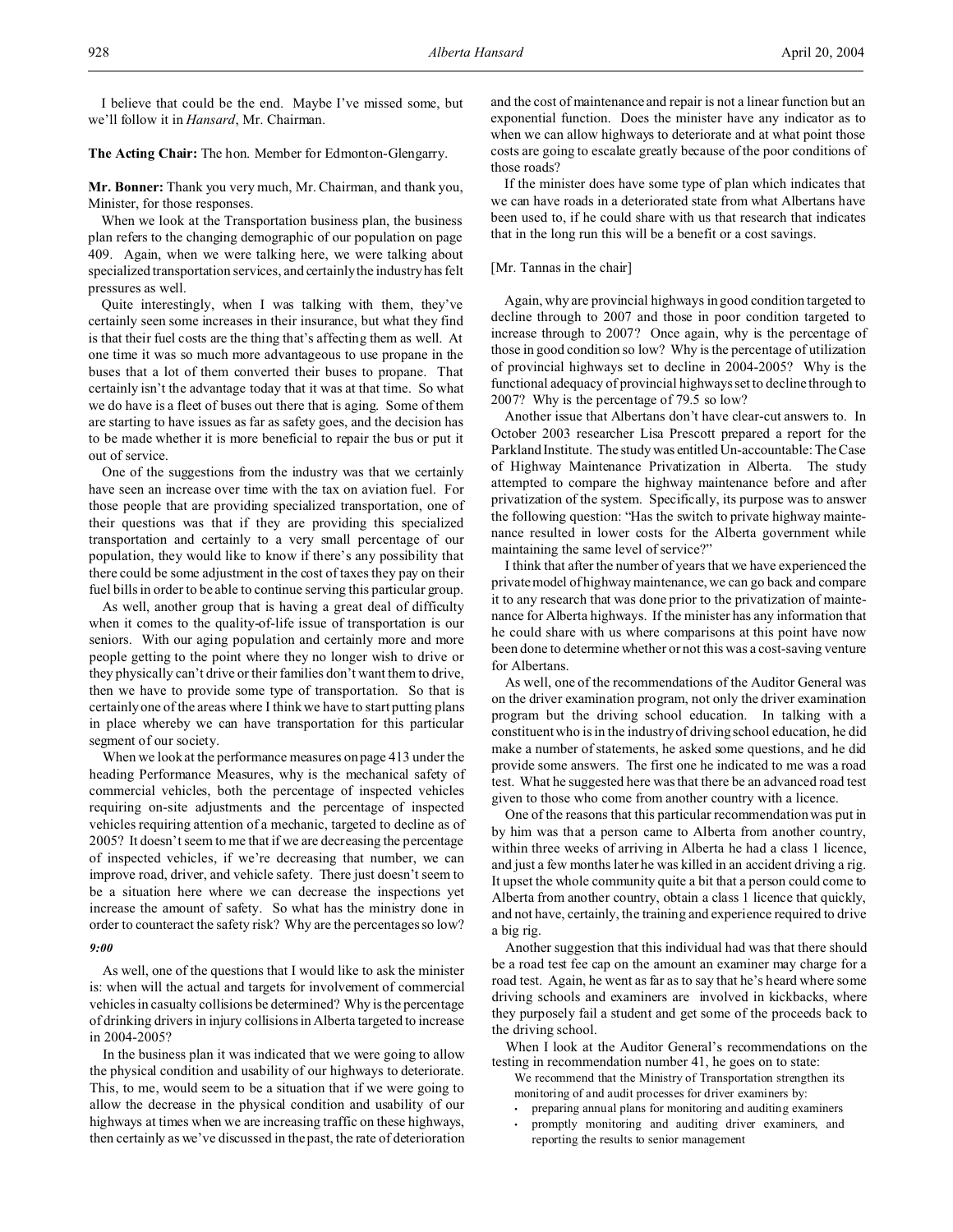- training driver program administrators to identify the risk factors of unethical behaviour and to investigate problem examiners
- making the license renewal process as rigorous as the application process

So could the minister please tell us where the department is in fulfilling this particular recommendation 41 of the Auditor General.

As well, another area that was indicated by my constituent was that "the examiner may not force the student to use the examiner's car whereby they charge an extra fee for usage of their car." Again, it just adds extra expense to people trying to get their licence right now.

He indicated that he felt it would be a very good recommendation that "every driving school must have their own classroom." He goes on to say that this would "force many in our industry to clean up their act and provide better service and not treat it as a side business based only on profits." I think that's an excellent recommendation.

He goes on to provide some statements in regard to in-car lessons. Currently the minimum driving time required for in-car lessons is only 10 hours. This is not sufficient enough for many drivers to become a safe and knowledgeable driver. The minimum amount of hours should be raised to 20 hours for the in-car portion. This should be also completed within 60 days but no faster than 30 days.

Again, a very solid and sound recommendation.

He goes on to make some comments about a computerized system using a database. He says that his recommendation here is to

make a computerized system whereby every examiner enters into a database system where all registries are linked together along with the government. In the computer/database system there should be:

- The examiner giving the road test
- The name of driver and other personal information (Ex., date of birth, license number. etc.)
- Pass/Fail of driving exam if failure occurs a reason why should be stated.

Again, I think this recommendation would also help to satisfy recommendation 41 of the Auditor General.

#### *9:10*

The last point that he raised was failure to pass a road test. He goes on to say:

- If someone fails the road test, there should be a minimum of one week before they can retake the road test again.
- Some fail one day and pass the other day. This is unusual because without any serious preparation or practice a person can pass the next day.

So, again, I think that would tie into this whole idea where he gets back to perhaps there are some cases where people are being failed and there is an association perhaps between the driving school education program and the road testing system. He did have a number of recommendations here.

Just before our break there was some question as to the retesting of drivers. I was wondering if the minister has done anything in regard to this. Certainly, it was quite a hot topic there for a couple of days, and I think we should not think out loud. Anyway, if the minister has given this any more thought and if, in fact, he is looking at further study into this particular issue.

The graduated drivers' licences. Again, there are a number of concerns with the graduated drivers' licences. One of those questions that I would like the minister to address if he could, please: what measures has the government put in place to ensure consistent practices with regard to the graduated licensing system in Alberta? What measures has the government put in place to ensure consistent practices with regard to drivers' examinations?

I'll stop there and give the minister a chance to answer those questions. Thank you, Mr. Chairman.

**The Chair:** The hon. minister.

**Mr. Stelmach:** Thank you. I must commend the hon. member for spending a considerable amount of time talking about traffic safety because, without a doubt, traffic safety is, as I mentioned, the number one priority in the department. Also, if we're ever to significantly reduce the tremendous cost to society, which some have pegged at over \$4 billion annually, the only way, of course, is to reduce the number of incidents, not accidents but incidents. Accidents are something that we can't prevent; most of these on the highways are incidents because they're all preventable.

With respect to the aging transit system, there's no doubt that public transit is an important component of the transportation system in the province. We have always taken the position with the grants we give to municipalities that it's up to the local municipality to decide how much of that they'll invest in their road infrastructure and how much they'll invest into the transit system.

I will say, though, that with respect to the observation on the decrease in aviation fuel, that was done from a point of view of initiating and encouraging more wealth creation. I don't know how I can simplify it in terms of what wealth creation is, but really government's revenue comes from taxing the profits. We tax income, of course, and as a professional you sell your services as a teacher or lawyer or those kinds of professional services. That adds to the revenue stream. But it's also that people sell things, and when they sell those things, they make, hopefully, a profit. The profit is calculated many times on how much it costs to transport that gadget to market.

Whether you're selling a car, whether you're selling a particular technology in terms of computers or whatever, you have to get them to the marketplace. Right now we're finding that the average cost, the final cost of a product allocated to transportation is about 16 per cent, but that's increasing. In those areas where transportation costs sometimes exceed 50 per cent – in grain, for example, there isn't any profit left because the cost of transportation takes away any amount of profit that may be available.

Efficient transportation systems are very important. They're important to Albertans because we export 60 per cent of what we produce. Most of that, of course, goes to the States. I think it's about a billion and a half a day of trade between the two countries across Canada and the States. So that's very important to our continued quality of life.

It's significant that in Alberta close to 40 per cent of our GDP is transported by a medium where once it's in the medium, nobody interferes with it, and that's a pipeline. Okay? As opposed to a highway, where we would have someone out there inspecting the truck and, you know, the driver's licence and checking what they're hauling, et cetera, and maybe intercepting that vehicle at every boundary, most of our GDP is done by pipeline. It's the most efficient. I believe that leads to the significant wealth that we enjoy in this province. Can you imagine if we had to haul by truck what we were selling to the States? It would be impossible.

Rail does contribute; 16 per cent is by marine. We're, of course, very, very concerned with respect to the ever-increasing costs of marine shipping. For grain it just increased 50 per cent. It's putting additional burden on the agricultural community, and there is nothing in sight to indicate to us that those costs will be going down.

What's even worse is that we can move product from Alberta, but we can't get it to the ports in B.C. To give you an example, containers, the amount of container handling. China in one year built 132 container handling facilities – 132 – when I say that we can't build two. What's even worse is that we have a trade deficit with the country that built 132, China. But you can't get a truck or even a train very easily now into the Vancouver port.

We're going to have to strategize and work in co-operation with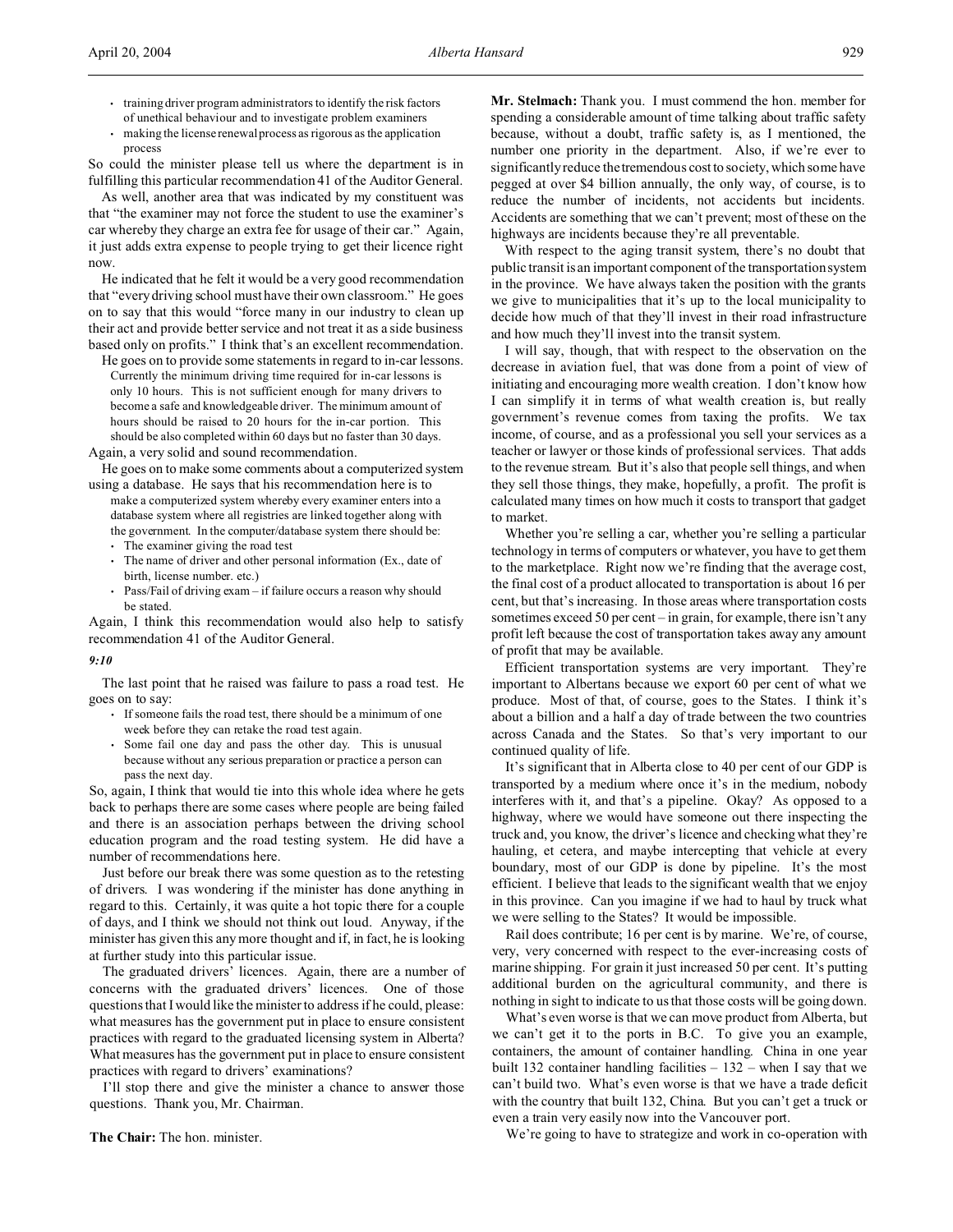not only the B.C. government but also the federal government because there may be one port still open. It gives us three days' quicker access to Asia, and other than some improvements, you know, to the railway, heavier rail line, it would be Prince Rupert. It's the deepest port on the west coast and gives us additional options in terms of reducing those costs. That's just a bit of an example of how important transportation is to the economic well-being of the province of Alberta.

When the hon. member talks about our highways in terms of the deterioration, it is a very important statistic. We're not going to modify it to make it look good; we're reflecting what Albertans are telling us. We are applying very rigorous targets, and it's telling Albertans that we have to invest more in transportation infrastructure.

The other thing that's going to impact us as Albertans is that in the late '70s, early '80s there was quite a large number of kilometres of highways that were paved, and that life expectancy now is coming to an end. So that's going to add more to the inventory of roads, of provincial highways that have to be rehabilitated, preserved.

## *9:20*

Highway maintenance is a topic of discussion, it seems, every year. I know that collectively when you calculate the costs that municipalities have spent, a saving of about \$53 million, roughly 25 per cent. Just by travelling Alberta highways, I do know that the summer maintenance in terms of crack filling and sealing has certainly been improved.

Also the movement of goods. Here's something that does not come up in many of these calculations of savings, and that is for the trucker. Let's say, for instance, under the old system if you were loading pipe in Nisku and you were hauling it to Fort McMurray, well, before you got off highway 831 you would have travelled through four municipalities, and they all set their own road bans. So you phone the first municipality on the long trek to Fort McMurray and say: "What's your road ban?" "Well, we're 90 per cent." Same country, same province, same weather: nothing different. Well, when you cross the North Saskatchewan River into the next municipality, you find that their road bans could be 80 per cent. So the poor trucker has to either turn around and leave 10 per cent of the load back someplace or risk facing a fine. Here we are just from one municipality boundary to another having a different road ban. Engineeringwise does it make sense? I doubt it.

However, now with the new one-call system the trucker can make one call to a 1-800 number, get all their road bans, and they are consistent in the province. Yes, we do have road bans on some roads that we have difficulty with, depending on the construction, often, and the age of the highway. Generally we like to allow as much free flow of truck traffic given the kind of appropriate weights, those that are legislated in terms of the weights in the province.

With respect to snow clearing, this year was quite unusual with the kinds of temperature changes and the amount of snow. As a reeve in the county of Lamont in the mid to late '80s I remember that there were a couple of years when we never had any road bans. There was hardly any frost, so why would you want to ban the road? Then, of course, we hardly moved any snow. The weather was excellent right through. Costs were down.

In the last couple of years we've had some unusual storms. It started with reasonably warm temperatures. The pavement structure was above zero. A front moved in, a lot of snow. It froze up the highway. Given the number of pieces of equipment out there and the fact that maintenance contractors do not get paid idling their trucks in the sand shed – they've got to be out on the highway, monitored very closely.

I know that there are some municipalities that feel that there could be improvements, and we're working with them, but generally speaking, when you compare the road maintenance in this province with our neighbouring provinces, I stand up and say that we're better and challenge them to show that we're not. That doesn't mean that there isn't continued room for improvement and for applying innovation to road maintenance as well.

Now, with driver education I'd like to inform the House and the Member for Edmonton-Glengarry that we are working very closely with the Auditor General. The first step, of course, was to send out a survey to the driving schools and the examiners, and the survey responses are coming back. We did meet with the Professional Driver Educators' Association of Alberta just this week. They've given us some information, but there are a couple of issues here.

I know, as the hon. Member for Edmonton-Glengarry indicated, that there are these – I hate to call them stories – situations that may come up, and the person says: I feel something didn't quite happen right in this driver education school. So you would ask that member to make a complaint. Well, once they get their driver's licence, they're going to say: well, there was something wrong, but I don't want to complain because I'll lose my driver's licence and might have to come back and get it again. So that's something that we're facing. I can assure you that from meeting with the driver educators' association, they are committed to working with the department, with the government, and with the Auditor General to find ways we can ensure not only better service delivery but improve the integrity of driver education and driver testing.

The question came up with an other-country person getting a driver's licence. I'd be interested in getting information later in terms of the country of origin because we do have some reciprocal agreements with some jurisdictions and, you know, it may be one of those; I'm not quite sure. We'll certainly work on that. I can't answer this evening because I'd have to check into whether it applies also to class 1. I'm not quite sure, but we'll certainly find that out.

The comments raised by the hon. member actually are very close to those raised by the members of the Professional Driver Educators' Association: road testing, use of the car, classroom instruction. Right now, today, if any one of us took a road test and failed, automatically there would be a flag on the computer. Let's say I wanted to do a road test in Andrew, and I failed, so I figured I'd drive to Lamont and do my road test there the same day. There would be a flag that said, no, I've run the road test that day. Extending it a week, you know, might have merit. In many areas in rural Alberta they probably do that because the driver examiner doesn't come back until a week later, perhaps. That doesn't mean that you can't do that in the city, though, in a larger population. At least there is that flag for the one day, but we'll certainly look at one week.

You know, the House adjourns and allows members to be in the constituency, and there's always some issue that comes up very innocently. Retesting of drivers. Of course, this came to the House as a question raised by the Member for Medicine Hat reflecting a question asked by a grade 10 student, who said: "Boy, you're so concerned about testing young drivers, but what about these drivers who might have had their driver's licence for 50 years? When have they ever been retested?"

Well, following all the cards and letters and flowers, there was one perhaps common theme. Some felt that it would be a money grab: "Well, I have to go get retested, so all you want is more money." Okay; fine. On the other hand, some of those same people that were looking at a money grab did indicate that it makes sense to test those that lose their driver's licences to violations of the Traffic Safety Act. We'll see what Don McDermid puts in his report at the end of May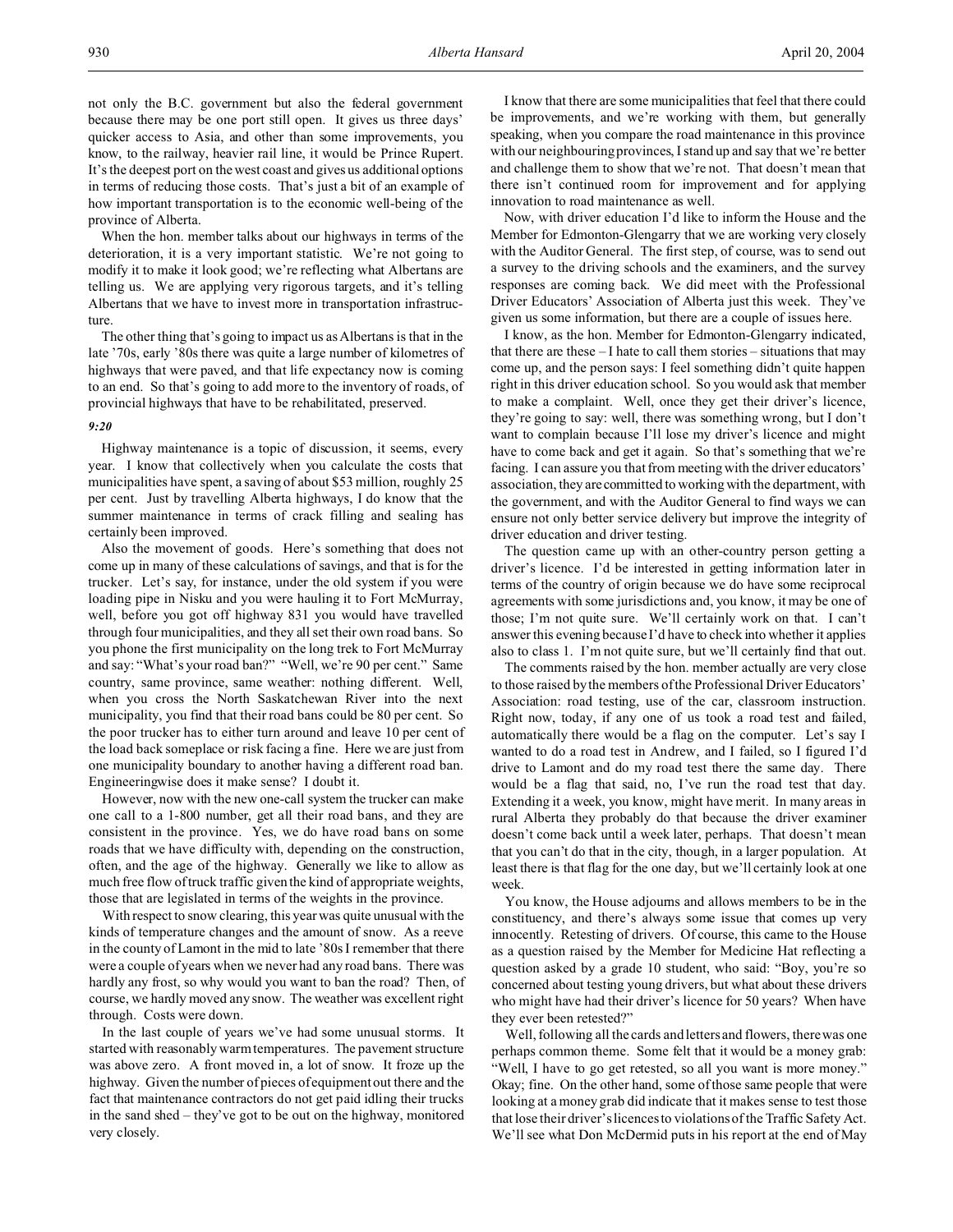and what he presents. That was something that was supported, actually, quite vigorously. Those that create the incidents on the highways, that create the cost to us in terms of insurance, that create additional risk should have to be retested and pay for it out of their pocket and not have the insurance industry or the average Albertan pay for their mistakes.

There are, as mentioned, the graduated driver's licences. This is the first year of operation. We're looking at the statistics at year-end to see how it's working for Albertans. One of the areas we are working on is the exit exam. It's part of the GDL in this province. Some provinces don't have the exit exam but do have some other restrictions in terms of number of passengers in the vehicle driven by an inexperienced driver and also have some curfew hours.

Again, many different ideas are coming forward on the GDL, support across the province for the program, but after we get the statistics and get the information, we're also looking at how we might have to change it or modify it or improve it. We are, though, working on the exit exams as well. We'll have to have those ready here soon because those that have got their probationary licences will then have to do their final exam next year before they can get their full driving privileges.

I do believe that it will reduce injury and fatalities. It certainly has in those provinces that have implemented it. Once we receive all the information and statistics, then we'll make the adjustments based on that evidence.

I think that's it so far.

*9:30*

**The Chair:** Before calling on any further members, just a reminder to all members that we're now in the second hour, and as it were, the net is cast wider.

The hon. Member for Edmonton-Glengarry.

**Mr. Bonner:** Thanks, Mr. Chairman. Just a few more comments and questions here of the minister. When we talk about the retesting of drivers, I think one of the comments you made at the time that this issue came about was that we certainly in retesting drivers cannot test for attitudes when they're behind the wheel. One of the recommendations that has come forward to me since that time has been that perhaps more valuable than retesting might be sending these people to driver education again. So that was one of the things that came up.

Another issue that came up as well was the cost of whether we retest or retrain. Certainly, those costs should be borne by those people who violate the privilege of driving on our highways. One of the recommendations that did come forward is that perhaps those people that reach a certain number of demerit points are great candidates to go back, number one, to drivers' school and, secondly, to be retested.

If, for example, people have had numerous at-fault accidents – and I don't know what number we would pick and what period of time we would use. Certainly, another way that we can start to put pressure on these drivers that are abusing the privilege of driving on our roads and making them unsafe is that they have to start bearing the cost as well as receiving the training. I think there is merit in some type of program, and I don't know what the final model would look like, but I will be interested to see what does come forward.

The Premier was talking earlier about the government funding \$1.25 million for a feasibility study on a rail link to Fort McMurray. Is this \$1.25 million coming from the Department of Transportation? Again, why would government fund a study for independent business here in the province, something for the private sector?

In speaking to a number of people who are involved with the

railroads between, first of all, Edmonton to Boyle and then Boyle through RailAmerica to Fort McMurray, they certainly are all great fans of continuing rail line. Just a few years ago they did upgrade that section of the line between Edmonton and Boyle. If we are going to have an increase in traffic on the present line, then certainly some work would have to be done. Whichever route is chosen, any route that goes over muskeg is going to be very costly, very costly to build a new line and even costly to upgrade the present line.

There are some pieces of equipment that are going to be required in the \$50 billion of approved projects that have to be hauled by rail. They're just too heavy for our highways. So there definitely is a place where we can use both the rail and the highway. Certainly, one of the suggestions which might be a quick fix to the highway and the problems with the great amount of traffic on that highway is that there would be more passing lanes so that when we are hauling heavier pieces of equipment or in slower traffic for whatever reason, they do have a chance to pull over and allow others to pass.

Would the minister have any indication yet as to what the alternative route to the existing route is if there is to be a new rail link, say from Boyle to Fort McMurray, or would the present one be used? As well, would he make available to us the report which is going to be done on the feasibility study for the rail link? Will there be public consultations in regard to any new rail line or improvement of the existing line?

An issue that I brought up earlier was about highway safety regarding the intermodal yards on the west end of Edmonton and particularly during a strike, when we do have a disruption of skilled workers at a job and management is brought in to do some of the other jobs. Certainly, the skilled workers that were on the picket line were able to prevent, I think, some accidents there just by stopping traffic and letting people know that loads were not properly secured.

With other unions now entering into the negotiation part of their contract, we could have a situation again where there's going to be some disruption with Canadian National and perhaps with the movement of intermodal traffic. Has the minister thought about putting some type of contingency plan in place whereby if people that are not regularly doing that job or if the job is being done by management – and of course we have a skinny workforce at that particular point – there is some sort of contingency plan where we can ensure the safety of those vehicles leaving the intermodal yards with a load on and travelling on Alberta highways and that those loads are properly tied down?

I think that with that, Mr. Minister, that concludes my questions for this evening. Thank you very much.

#### **The Chair:** The hon. minister.

**Mr. Stelmach:** Thank you, Mr. Chairman. Very quickly, on some of the questions I will respond in writing and also pass the question in terms of studying the rail over to the Minister of Economic Development. I can tell you, the money is not coming from the Department of Transportation.

When we talk about transportation, there are certain things that we don't normally think about, and one is of course the environmental emissions with the literally thousands of trips that'll be made to Fort McMurray if we don't have another way of hauling them there. Secondly, the social costs. Can we move people from Fort McMurray down towards Edmonton, towards their families much quicker? Wouldn't that save? And the other, health costs. You know, I think those are sort of important considerations.

Even if we calculate them for future major roadways, that's what we should be looking at also. We always look at the capital costs, but there are other savings that we don't really normally consider.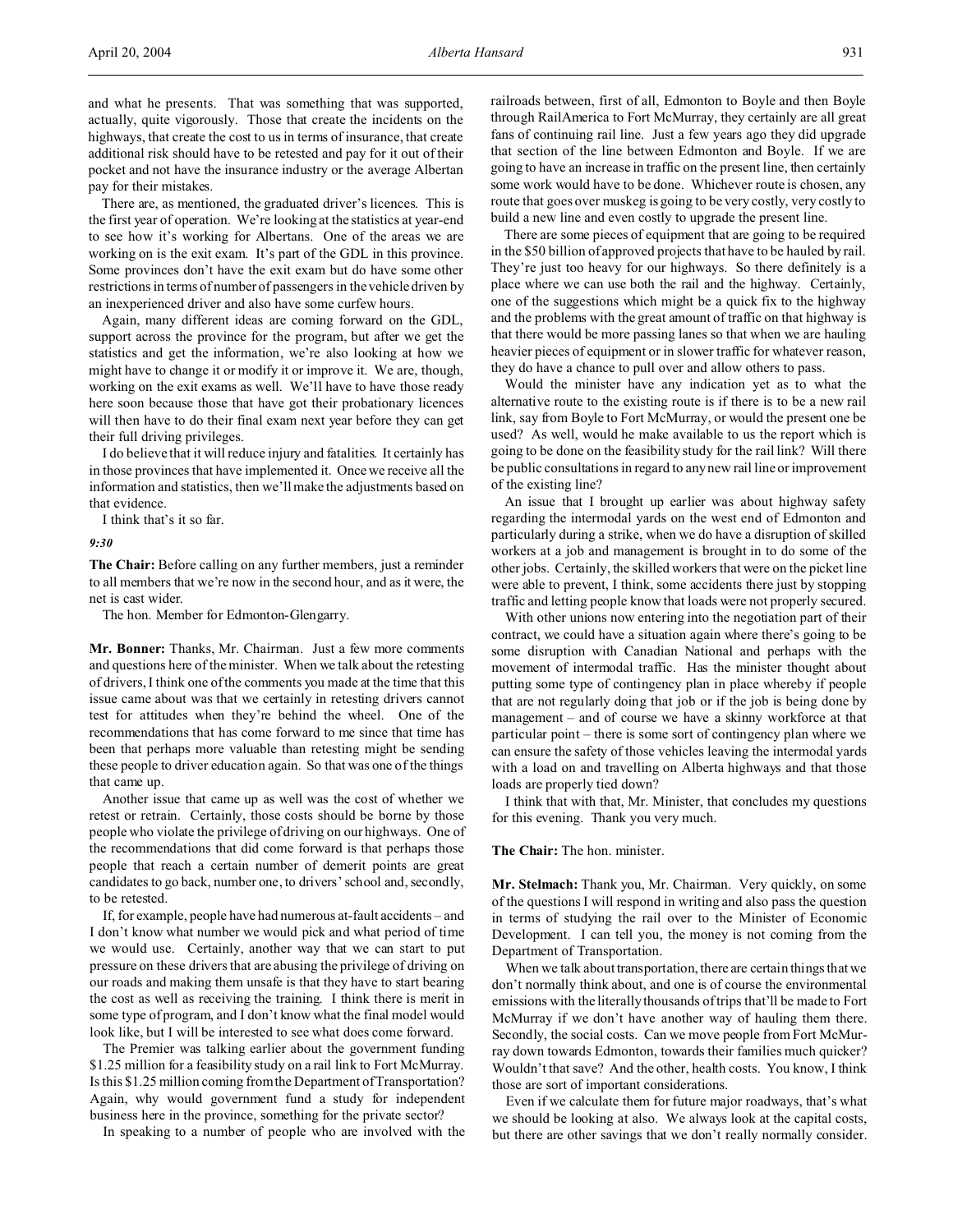As time progresses, I think those will actually be calculated into the value of highway infrastructure.

With respect to the rail, the report, the public consultation, we'll make sure that the Minister of Economic Development gets those.

#### *9:40*

With respect to the disruption in intermodal yards we do have very strict rules in place once those trucks get out on provincial highways. We have the only accredited motor transport officer force in, well, Canada at least, if not in North America. They're very professional. Our percentage of incidents in terms of large trucks compared to passenger vehicles and compared to other provinces is below the number of accidents in other jurisdictions.

I can tell you that in this province you don't hear the horror stories of wheels flying off trucks, et cetera. We have a pretty good, stringent system, and we did add to the complement of our MT officers a few years ago when we took over the additional 15,000 kilometres of roads.

To the Member for Edmonton-Glengarry, I will get back to him on the questions that I've missed and, of course, in more detail as well.

## **The Chair:** The hon. Member for Edmonton-Highlands.

**Mr. Mason:** Thank you very much, Mr. Chairman. I appreciate the opportunity to listen to the minister's response to questions this evening and appreciate his being available and as well his staff taking the time to be here.

I think the hon. Member for Edmonton-Glengarry has covered a lot of ground here. I have questions specifically related to the Fort McMurray railway project, first of all. The Department of Transportation has been named as the, quote, other department, together with Economic Development, that is collaborating on the Athabasca Oil Sands Transportation Corporation, but it is not spelled out in the Transportation department's business plans or budget estimates. On page 411 of the business plans reference is made to research and development under Economic Development Strategy, but there's not a line item in any of the department's budgets to deal with this.

So the first question is: can the minister explain what role his department is taking on this Fort McMurray railway study since it's apparently going to go ahead although the source of the funding has not been identified? And I'd like to know what the rules are with respect to tendering on studies and projects under his department, recognizing that it's important that we have some rules around that. So those, I guess, Mr. Chairman, will do for now.

I guess there are a couple more questions. Why is it that the Minister of Transportation isn't conducting the feasibility study? I guess that's a question that I'd really like to know. Maybe it has something to do with what's in the feasibility study. Is the feasibility study just looking at the economic value of such a railway, its economic impact on the oil sands development and so on, or is the feasibility study with respect to transportation aspects of a railway, the economics of the railway, and so on?

So those, Mr. Chairman, are my questions for the moment.

**Mr. Stelmach:** Very quickly, there is no line item because we're not paying for the study. We play a supportive role. We have people in the department that are experienced in calculating various costs, you know, and I'll put one out to you. Does anybody know what the costs of bridge repair and bridge strengthening will be over the next 20 years if we don't ship anything by rail and just ship by truck? You know, I don't have that information, but sooner or later we should cost that out or get an idea, because if we don't, a few years from now someone's going to criticize us and say: well, why didn't you even ask those questions?

So in terms of the Department of Transportation we're playing the supportive role in providing as much information as we can and facilitating the collection of that information, but the Minister of Economic Development is the one that will be conducting the study. He'll be responsible for it. We're there to provide the information.

**Mr. Mason:** To follow up on that, I guess the question I'm trying to get at is: is this a feasibility study that has to do with transportation infrastructure, and if so, why is Economic Development dealing with it instead of Transportation, and when will the Transportation department take over doing the studies for this project? Is there some particular point in time when you determine a particular mode of transportation or a particular line that the Transportation department will start doing the work on feasibility planning and so on?

**Mr. Stelmach:** We do a number of studies in the department in terms of five-, 10-, 20-, or even 40- or 50-year projections in terms of what highways require interchanges, trying to estimate growth in population in certain areas. With respect to this particular study our purpose here is to calculate the cost to Albertans in terms of transporting the number of vessels that will have to make their way to Fort McMurray, the cost of maintenance on highways, the cost, as well, perhaps – I don't know if it's the cost or just a real irritant. The hon. member doesn't travel on a daily basis those highways that these heavy vessels are on.

Quite frankly, the other hon. member says: well, maybe build more passing lanes. Well, when you're moving at five miles an hour and from one passing lane to another it may be 10 miles, that person behind that vessel is quite irritated, you know. We'll find that there are only certain routes that we can take because there are only certain bridges with the particular strength and also the design of those bridges. So those are things that we have to consider, and that's strictly from the Transportation side. That's our purpose there.

Like I said, there's the human cost, the human savings, and the environmental issues as well. One trainload hauling X number of pieces as opposed to – what? – maybe 15 trucks in one convoy, and they're only hauling one vessel. You've got two trucks up front, two in the back, all the flag people and the flag trucks, et cetera. And that's just one consideration, to see if we can bring those social costs down as well. But our purpose there, as I said before, is to provide that information as much as we can, that evidence in terms of some of the costs that we think will impact the Alberta taxpayer 10, 20 years from now with the unprecedented growth in Fort McMurray.

You know, I think we're in a very good position now in Alberta for something that happens internationally in terms of increasing the value of the tar sands, the oil, to the North American market. We should be planning. Yes, studies do cost money, but on the other hand if they save us a few hundred million dollars, it's a good investment. Let's first calculate, though, what some of the costs will be, and then Albertans will know those costs and make the determination whether it's wise to ship by rail or do it the traditional way.

**Mr. Mason:** Well, I'm still a little puzzled. I would certainly hope that at some point the planning for the project will be turned over to Transportation. I would be quite nervous travelling over a trestle bridge that was designed by the Ministry of Economic Development. I don't know that they're exactly qualified for that type of work. So at some point I hope that the government as a whole makes the decision to turn this project over to the appropriate department.

#### *9:50*

Now, I just have a question relating to the use of photoradar by the province. I'm wondering if the provincial government is going to go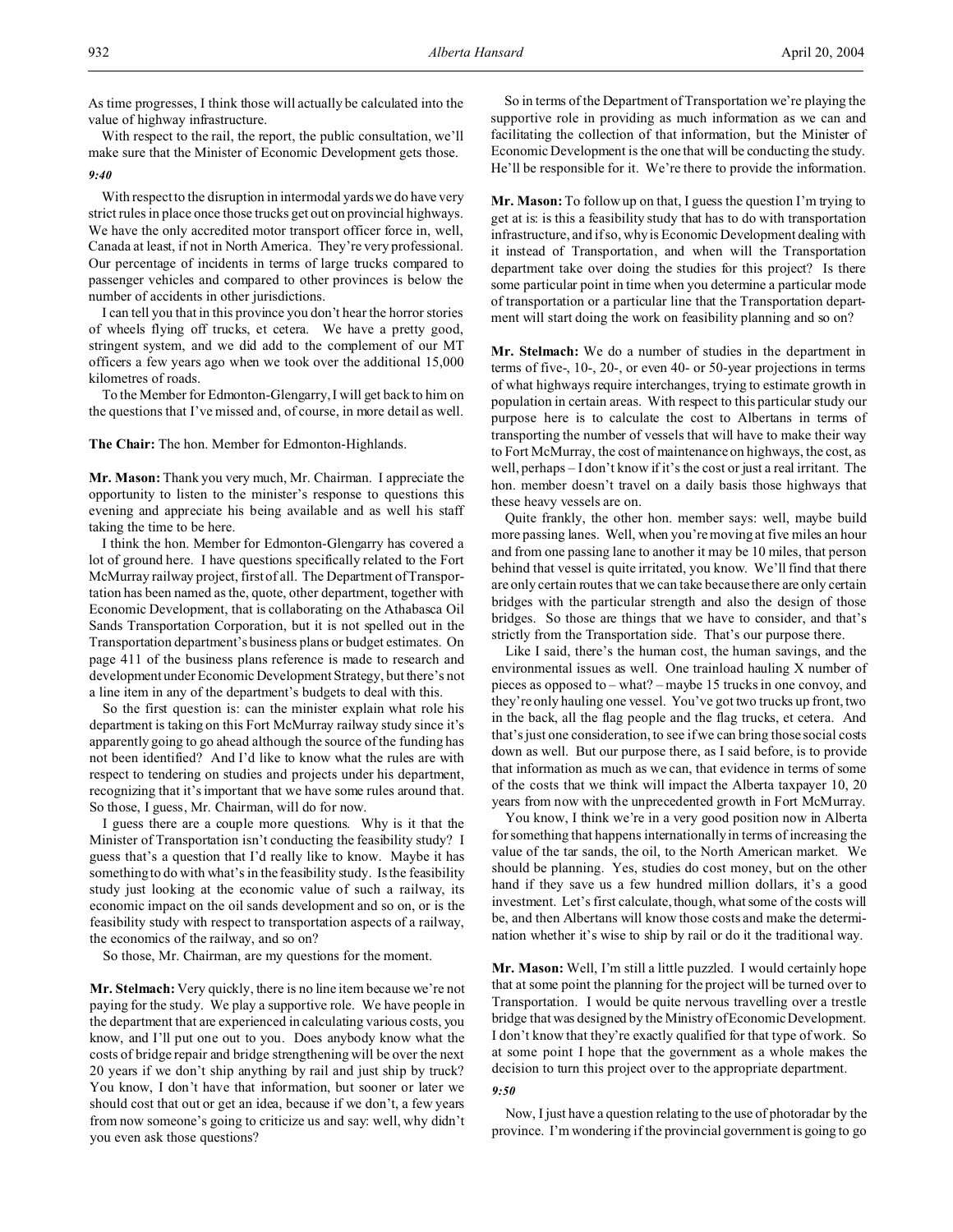ahead with approving photoradar for Alberta highways and, if so, what criteria they'll use to do that.

I guess a related question has to do with the Edmonton/Calgary corridor. The four-lane highway I think is beginning to suffer at certain periods from a certain degree of congestion and overcrowding. I'd like to ask the minister if the government has any plans to expand the number of lanes in the highway between Edmonton and Calgary from four to six or whatever combinations would be appropriate at various points.

Thank you, Mr. Chairman.

**Mr. Stelmach:** With respect to highway 2 I believe we have something like 30 projects in our capital plan. Sooner or later we'll have to look at adding some lanes in certain stretches of the highway. There's a fair amount of the highway that has to be preserved as well. But it's a very interesting thought.

I don't know if the hon. Member for Edmonton-Highlands was born when this happened. I think I might have been; I'm not quite sure. When that highway was first introduced by the Social Credit government of the day, the headlines in the *Edmonton Journal* were something to the effect of what a stupid idea, spending all this money on this road joining Edmonton and Calgary. You know, just look at the economic growth as a result of that transportation link. So I guess I just pose the question: did the roads in this province build the wealth, or did the wealth build the roads?

If we're to continue with the excellent quality of life that we enjoy in this province, we're going to have to give some serious thought to that question. I submit that it's the roads that built the wealth. It's the transportation links. So, yes, future investment in highways in this province will determine future economic wealth generation and, as a result, the quality of life. You can't put it any simpler than that.

With respect to photoradar there's no move on behalf of this department to make any changes to the current deployment policy.

**The Chair:** The hon. Member for Edmonton-Glengarry.

**Mr. Bonner:** Thank you very much, Mr. Chairman. Just a couple of comments. It seems that we're into this rail-versus-highway discussion here this evening, and there has to be a role for both. The railroads can haul much heavier loads, but they're restricted to a maximum width of 14 feet 6 inches. Some of the projects that are built right now for Fort McMurray get up to 24 and a half feet wide. I think that's the maximum that can be hauled by highway. So we do need both of those systems in order to get these materials to the site.

As well, when we have a number of prefab parts for Fort McMurray that are built offshore, then certainly the best way to get those to Fort McMurray is by rail. So definitely there are advantages for both, and both serve their niche very well.

As well, we have to realize that any time we're going to take product and put it on a rail car and transport it to Edmonton or wherever and then unload it and put it onto trucks or move it by truck, that's going to take a lot of time. You're looking at least at a two- to three-day delay by the time you load it, you transport it, you unload it. So that highway is always going to be under tremendous pressure. As of right now I think that there are roughly only a thousand rail cars per month that are used, so, you know, ballpark, 30, 35 cars per day. So to rebuild a line that's worth \$300 million, we have to increase traffic quite a bit. As well, one of the concerns I have is that a major product that is moving from Fort McMurray is moving through a pipeline. So we're really building almost a oneway railroad.

I think that there is a very big need for both a good rail line and a

good highway. That will serve the development of the north very well.

Thank you.

**The Chair:** After considering the business plan and proposed estimates for the Department of Transportation for the fiscal year ending March 31, 2005, are you ready for the vote?

**Hon. Members:** Agreed.

Agreed to: Operating Expense and Equipment/Inventory Purchases \$1,073,732,000 Capital Investment \$442,000,000

**The Chair:** Shall the vote be reported? Are you agreed?

**Hon. Members:** Agreed.

**The Chair:** Opposed? Carried. The hon. Government House Leader.

**Mr. Hancock:** Thank you, Mr. Chairman. I'd move that the Committee of Supply rise and report the estimates of the Department of Transportation and beg leave to sit again.

[Motion carried]

[The Deputy Speaker in the chair]

**Mr. Klapstein:** Mr. Speaker, the Committee of Supply has had under consideration certain resolutions, reports as follows, and requests leave to sit again.

Resolved that a sum not exceeding the following be granted to Her Majesty for the fiscal year ending March 31, 2005, for the following department.

Transportation: operating expense and equipment/inventory purchases, \$1,073,732,000; capital investment, \$442,000,000.

**The Deputy Speaker:** All those who concur in this report, please say aye.

**Hon. Members:** Aye.

**The Deputy Speaker:** Those opposed, please say no. The motion is carried.

head: **Government Bills and Orders** head: Committee of the Whole

[Mr. Tannas in the chair]

**The Chair:** I'd call the Committee of the Whole to order.

## **Bill 22**

#### **Election Statutes Amendment Act, 2004**

**The Chair:** Are there any comments, questions, or amendments to be offered with respect to this bill? The hon. Member for Edmonton-Highlands.

**Mr. Mason:** Thank you very much, Mr. Chairman. I'm pleased to make some comments with respect to Bill 22, and I have an amendment. So if I can get that photocopied now, I will bring that forward sometime in the future this evening.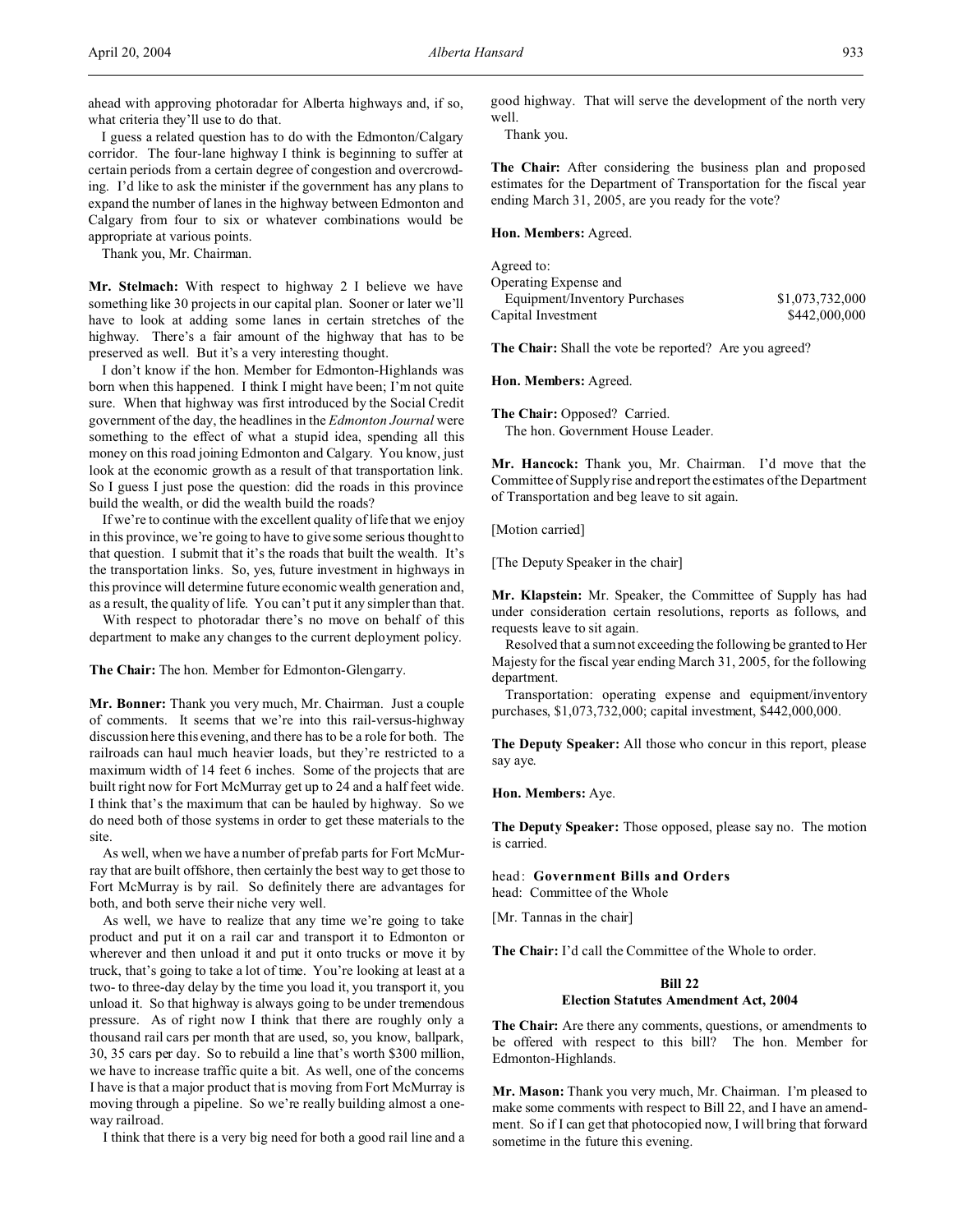## *10:00*

Mr. Chairman, I want to indicate that I think a bill such as this, that regulates our elections, is probably one of the most important and fundamental pieces of legislation that we can deal with because it regulates our entire democratic process. So it's very significant when it does come forward, and it's important that there should be widespread consideration of this.

# **Chair's Ruling**

# **Amendments**

**The Chair:**Hon. member, the chair has some difficulty. The regular practice of those members who are proposing an amendment is that they have them available first of all to the table and, secondly and equally importantly, to all members. We have none of those, so it's hard for us to be able to have you continue your explanation of the need for this amendment without a copy of it.

**Mr. Mason:** Sorry, Mr. Chairman. Perhaps you didn't follow my convoluted explanation of what I'm doing. I'm making comments to the bill.

**The Chair:** If you're on that, then that's fine.

**Mr. Mason:** I didn't know for sure what the Government House Leader intended with respect to it, so I haven't copied it. I have plenty to say on the bill, and when I get the copies of the amendment, then I'll switch to speaking to the amendments.

**The Chair:** Okay. As long as you're just making comments on the bill.

**Mr. Mason:** Yes. I'm not talking about the amendment at all.

**The Chair:** Fair enough.

# **Debate Continued**

**Mr. Mason:** I'm talking about the bill, and I was saying, Mr. Chairman, that I do believe that the bills which regulate our electoral system and our electoral process are fundamental and need to be given a great deal of scrutiny. I just want to indicate that there are a number of issues related to this bill that I think bear some comment.

There are some good things about this bill, Mr. Chairman. First of all, there are sections which will increase the access of candidates to mobile homes and gated communities. One of the things that we've probably all experienced and I think more particularly those of us who live in built-up urban areas is sometimes the difficulty you have getting access to apartments. There are different ways of dealing with that, but sometimes building managers are unfamiliar with the legislation or ignore the legislation or don't care about the legislation and refuse to allow you access to the citizens. This is a basic democratic right, that candidates have the right to contact voters at an election. The voters have every right to slam the door in their face, but the candidate has the right to make the initial contact with a voter in order to present themselves as a candidate for election.

There is lots of difficulty. Those of us who have high-rise apartments with security systems and so on, condominiums as well, find that it is often very, very difficult to contact significant numbers of voters. I don't have a lot of gated communities in my constituency, but some may.

**Ms Blakeman:** You have some.

**Mr. Mason:** Do I?

**Ms Blakeman:** Yes, you do.

Mr. Mason: Okay. I'm sure that there can be similar problems there, so that's a positive change that this bill presents.

I think there is quite a bit of clarification and updating of the legislation, housekeeping changes; for example, having polling officers wear identification badges instead of wearing tags around the neck. You know, these are small things that clean up and improve the legislation, and I think nobody can find any difficulty with those kinds of things.

I also want to indicate that we support changes that would make funds raised through events considered to be contributions. That will have the effect of making them reportable and will also have the effect of increasing the transparency.

Now, there are some things we're not really clear about, and maybe the hon. Minister of Justice can help clarify that. There are significant changes which are being made to the advanced poll system. We're unclear on how this will affect the process of election campaigning. So I think that's one of the things that we want to talk about.

One of the issues that we have problems with is the increase in the deposit. Now, that will disproportionately hurt smaller political parties, of which we don't include ourselves. I'm talking about other groups that we've contacted, small parties like the Alberta First Party, Alberta Social Credit Party, Alberta Green Party, Communist Party of Canada, and so on. These are other parties that add to our democratic vitality. They increase the choices that are available to people, and they often have a very important function of raising issues that some of the mainstream parties may not want to talk about. I think that anything that affects their ability to participate in elections in this province has got to be seen as a negative thing. So that's a concern.

The government news release talks about this increase in the deposit as an attempt to reduce frivolous candidates. I have to pose a question, Mr. Chairman. In a democracy what is a frivolous candidate? The government has not defined that. I think it is very difficult indeed to define what a frivolous candidate is. Perhaps someone who is obviously intent on ridiculing the political process could be considered a frivolous candidate, but I think another point of view would be that if someone wants to ridicule the political process, that is a legitimate political point of view and should be expressed.

I feel that we have to reject the idea of frivolous candidates, although we've all been in elections where there were some candidates that we really wished weren't there, but I think to take concrete steps to exclude them through financial means is not appropriate. Mr. Chairman, in the election of 2001 nearly two-thirds of the candidates who ran lost their deposit. This is not an insignificant financial issue, and I think we ought to reconsider this question.

Now, I do want to talk at some point – and maybe I will wait until third reading for this – about the archaic first past the post system that we use in this country to elect candidates. It marginalizes smaller voices, and it tends to increase the representation in the Legislature of the larger parties and in particular in this case the government party. I think increasing numbers of Canadians are coming to see the first past the post system that we use in this country as a fundamental affront to democracy and one of the biggest stumbling blocks to a better and more functional democracy in our province and our country. Perhaps I will speak a little bit more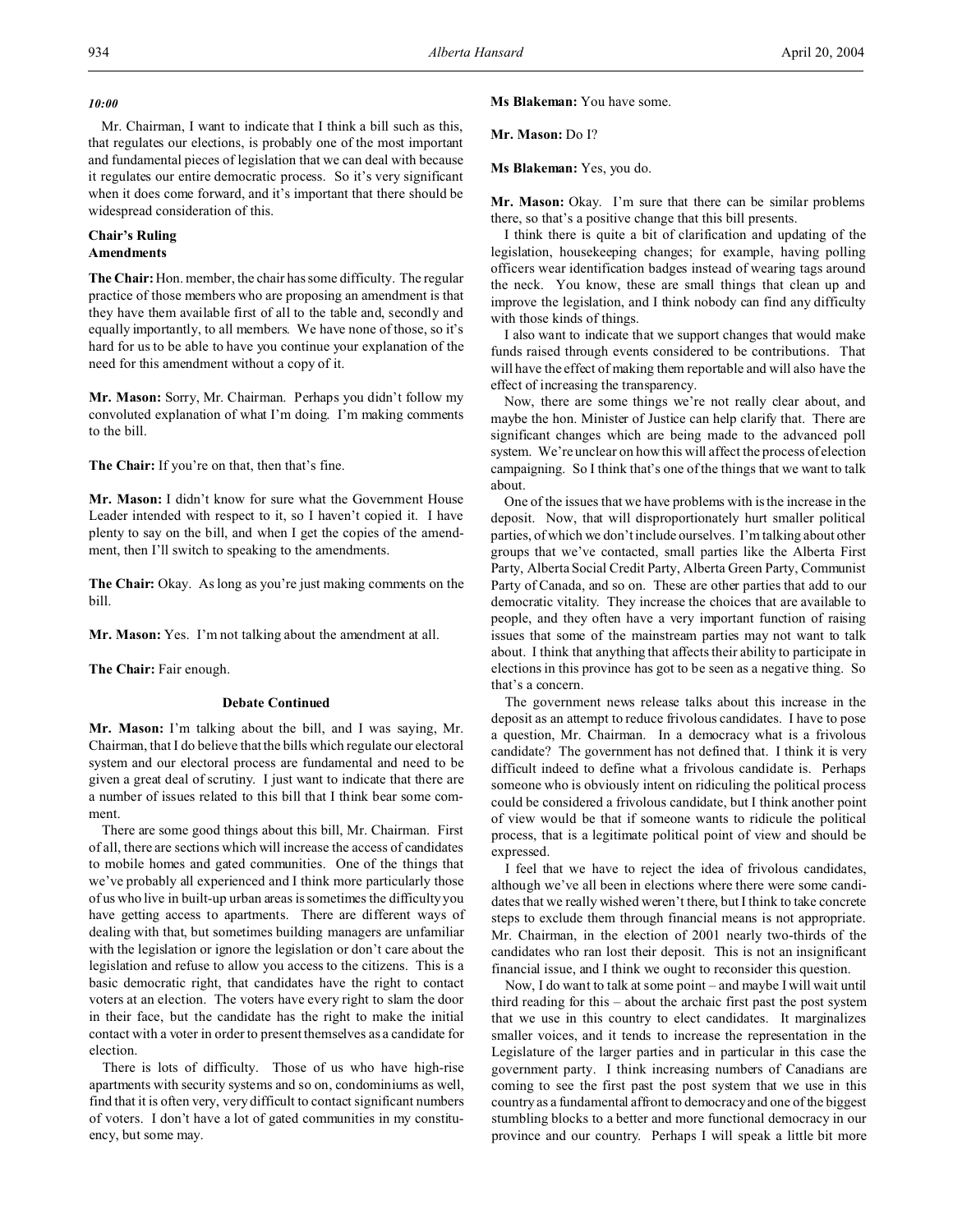about that at third reading, but I do think we need to get serious about bringing our election statutes into the 21st century, and this primarily housekeeping legislation doesn't do that.

#### *10:10*

As well, the contributions to constituency associations are being increased in this bill. Now, currently the Progressive Conservative Party of Alberta is the only party that accepts donations in this fashion. Donations to the other parties – I stand to be corrected by my Liberal colleagues – certainly in ours, the contributions are not made to the constituency association. They're made to the party. [interjection] You can do both. Okay. It seems to me that there is some built-in bias here in the legislation in that it is being changed in a way which benefits the government party over and above the other parties. So we don't support that particular aspect.

Now if I can come to my amendment, I'll ask for that to be distributed.

**The Chair:** Hon. member, would you move it? We'll call it amendment A5 once you have moved it, and then we can have it distributed.

**Mr. Mason:** Yes, Mr. Chairman, I'll do that. I will move that Bill 22, the Election Statutes Amendment Act, 2004, be amended by striking out section 98.

**The Chair:** Okay. That's amendment A5. We'll just take a minute. Please hand it out to the people that are actually at their places.

Edmonton-Highlands, you may proceed. Most people now have them. There are only a few that have yet to receive them.

**Mr. Mason:** Thank you very much, Mr. Chairman. This amendment will amend the Alberta Corporate Tax Act by striking out the entire section which provides tax breaks for campaign donations for corporations. The original section provides a 75 per cent tax reduction for the first \$150, then \$112.50 plus 50 per cent of the amount contributed up to \$825. The proposed legislation will increase the top end of these tax reductions from \$150 to \$200 and from \$825 to \$1,100.

Unfortunately, Mr. Chairman, it would be considered out of order to eliminate the tax breaks entirely by amending the particular bill that's before us, but this amendment would prevent the tax breaks for corporations' political donations from becoming any more generous than they already are.

**Dr. Taylor:** Only because you don't get any money from corporations.

**Mr. Mason:** The hon. Minister of Environment is saying that we don't get any money from corporations. We don't take any money from corporations, Mr. Chairman, and we don't think that the corporate sector should be influencing the policy of the province in such a profound way as it clearly is in this province.

**Dr. Taylor:** Do you take it from unions?

**The Chair:** Hon. minister, when the hon. Member for Edmonton-Highlands is finished, we will call upon you to give your comments so that we all may hear them.

Edmonton-Highlands.

**Mr. Mason:** Thank you, Mr. Chairman. Now, we've all read the various donations that have been released for the political parties in Alberta in the last little while, and anyone that takes a look at the contributions from corporations to the Progressive Conservative Party and their enormous war chest will clearly understand that corporate money in this province has an undue influence on who gets elected as the government of this province and thereby secures their own interests very well. Anyone with any political sense whatsoever and two eyes to see, Mr. Chairman, can see that that is in fact the case. The enormous war chest from corporate donations that has been raised by the Conservative Party creates an enormous imbalance in the political situation in this province and is largely to blame for the enormous tenure of this government. So I believe that we should change that and reflect a better balance.

It's my personal view, Mr. Chairman, that the only people who should have an interest in politics in a democracy are the citizens themselves. Other organizations such as corporations and unions should not be in a position to influence political policy and who is in fact the government. Only the individual citizens should be parties to the democratic process, and that is where we need to move. That is, in fact, where the federal government has moved in a fitful way with its changes to its election finance legislation.

The government of Manitoba has led the way by eliminating corporate donations altogether and also union donations altogether so that the only people that can contribute to election campaigns and political parties are individual citizens. That's how it should be in this province as well. Instead, the government is going in the opposite direction, and they're expanding the tax deductibility of corporate campaign donations. This amendment is designed to try and stop that from happening, and I think it's an important situation.

You know, I just want to indicate to the Minister of Environment and anyone else that is interested that we would gladly forgo union donations if the Conservative government and, in fact, the Liberal Party as well would forgo accepting donations from corporations. That would put it on a fair balance. I should point out, Mr. Chairman, not to brag or anything . . .

**Dr. Taylor:** Far be it from you to brag, Brian.

**Mr. Mason:** Far be it from me to brag indeed. In the most recent financial disclosures of campaign donations the party with the highest donations from individual citizens was the Alberta New Democrats. So I think it puts it a little bit in perspective.

**Dr. Taylor:** You're not speaking out of self-interest.

**The Chair:** Hon. Minister of Environment, the invitation still stands that once the hon. member has finished his comments, then you can make your comments.

**Dr. Taylor:** He's provoking me, Mr. Chairman.

**Mr. Mason:** I could read a speech from the Premier and I would provoke the hon. minister, I guess. I don't know.

Nevertheless, Mr. Chairman, just to conclude, we categorically oppose the direction of the government in expanding the tax relief or tax rebates for political donations for corporations. They get far too much money from corporations. Corporations have far too much influence in this government's policies, as can be seen in any number of areas, and ordinary citizens have far too little influence in the policies of this government. To go even further and expand the ability and the capacity of corporations to influence who is the government of this province and what their policies are is unacceptable to us, and that's why we have proposed this motion, though by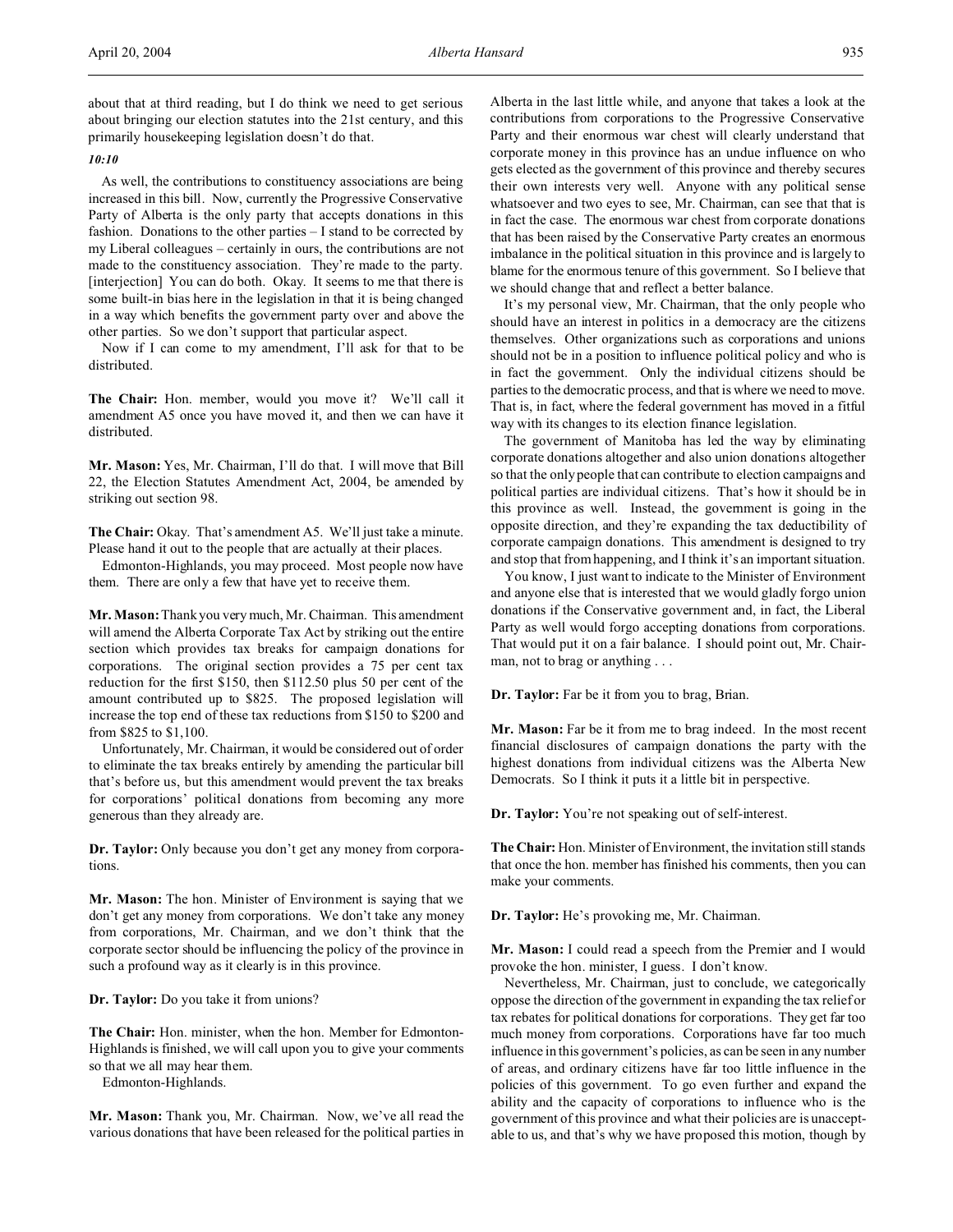scant chance do we expect that this government will move away from its addiction to corporate donations.

Thank you, Mr. Chairman.

**The Chair:** The hon. Member for Edmonton-Centre on amendment A5.

*10:20*

**Ms Blakeman:** I'm sorry. I should have allowed the Minister of Environment to speak. Oh, well, perhaps after me then.

This is an interesting amendment that the Member for Edmonton-Highlands has proposed. It's interesting because it doesn't strike out the sections which allow for an increase in the contribution limits or in fact strike out the ability for either corporations or unions or individuals to contribute funds to political campaigns, but it takes away the incentive that is offered through a tax receipt. In other words, the corporations would not be paying income tax on the amount that has been donated. There's always a percentage that's involved there as well.

So it's quite a canny way of approaching this. Corporations don't get any additional incentive through the sort of reward system of having a tax receipt issued for the amounts of money that have been donated to political parties or to individual candidates during campaigns. So it would really show where the interest was from corporations. Quite an interesting idea.

I always approach that from the point of view of forgone revenue, because essentially that's what's happening. When a tax receipt is issued, the government is saying: okay; we're not going to collect our income tax on that amount of money. So if they're not collecting that income tax, they're forgoing it. In the same way, there needs to be a measurement of what they expect to get from that forgone revenue, from that policy implementation that's happened through that.

As my hon. colleague from Edmonton-Highlands has already pointed out, there can be a very close connection between corporate donations and government policy. I think that closely connected to this, it also shows us the need for a lobbyist registry. In fact, I was able to attend last September as a member of the Legislative Offices Committee, an all-party committee of this Assembly, a COGEL conference, the Council on Governmental Ethics Laws, in Texas. Some of the most well attended sessions in there were around campaign finance and lobbyist registries, interestingly enough, because there is a close connection between government policy and who's contributing to campaign coffers.

The choice in the United States has been to say: okay; there's no limit. They actually view political donations on the same par as freedom of speech, and they say: we will put no limits on that. But they are very clear that it all has to be above-board. You have to readily be able to access who is giving money where and through any possible source, including things like corporations that give bonuses to their senior managers with the expectation that those managers then in turn donate to political parties. That kind of information has to come out as well, because there's a recognition that there often is an influence between decisions that the government makes, policies they implement, programs that they introduce or withdraw, and those who are supporting candidates and political parties through political contributions. The saying that he who pays the piper often calls the tune is often brought forward in these discussions as well.

You know, I have to say that on a free vote I would certainly go towards severely reducing or eliminating corporate donations because I think that what's important here is the individual. I think that as legislators we're elected to represent the individual, not to represent corporations, and increasingly we see corporations take on larger rights than individuals have in our society, where we have multinational corporations that have more power than governments of countries. We're now facing that sort of a situation.

So curbing the influence I think is a good idea, and this is an interesting way to approach it. It doesn't set any limits on what corporations can donate, but it takes away that additional incentive, that icing on the cake that corporations have been able to enjoy. Not only are they able to help finance the campaigns and often the successful campaigns of the political parties and candidates that they support, but they get the additional incentive of being able to pay less taxes on that equivalent percentage of money.

So at this point I'm willing to support the amendment that's been brought forward by the Member for Edmonton-Highlands, and I encourage other members to join in. Thank you.

**The Chair:** The hon. Minister of Justice and Attorney General.

**Mr. Hancock:** Thank you, Mr. Speaker. I wasn't really going to join debate on this, and I won't speak for long. Obviously, the amendment deletes a section, purportedly the section of the bill which really just is updating the amounts available for tax receipt, and there's nothing nefarious about that. There's no public policy process that's offended by that, in my viewpoint.

What is offensive about what I've heard tonight – and I don't mean this with any intention to denigrate the contribution of the two members opposite that spoke. I always find it offensive when people make the automatic assumption that by making a donation to a political party, somehow people are buying favour. I don't know what world they live in, but people do not buy my favour by making a contribution to my political campaign. I assume that people who are contributing to my political campaign and my constituency association and my party are doing so because they believe that the political process is important and ought to be supported, and whether that's done as an individual or whether that's done as a corporation, it's something that the citizens of Alberta do because governance is important and the Legislature is important and supporting people in the quest to represent people in the Legislature is important.

I get tired of people getting up – and I particularly get tired of people who ought to know better because they're elected representatives – and talking about how he who pays the piper calls the tune. That's not the way it works in my world. It may be the way it works in your world. I hope it isn't.

The reality of it is that you can't buy favour with a paltry donation to a political party in this province or, I would dare say, in most places. The fact that the Chief Electoral Officer publishes every year the donations to the party keeps the process above-board and makes sure that everybody knows who is making contributions. But I don't think we should sit quietly in this House and allow people to denigrate the political process by suggesting that those citizens, whether they're acting individually or through their corporations to support the political process and ensure that people who want to run for office are supported by more than just their own financial resources and those of their families, are somehow a denigration to the process. I just felt that I had to say that before we go to a vote on this.

**The Chair:** The hon. Member for Edmonton-Highlands on amendment A5.

**Mr. Mason:** Thank you very much, Mr. Chairman. To close, well, I fear that the minister doth protest too much. You know, I didn't want to put it so crassly as this, but it is not individual favours that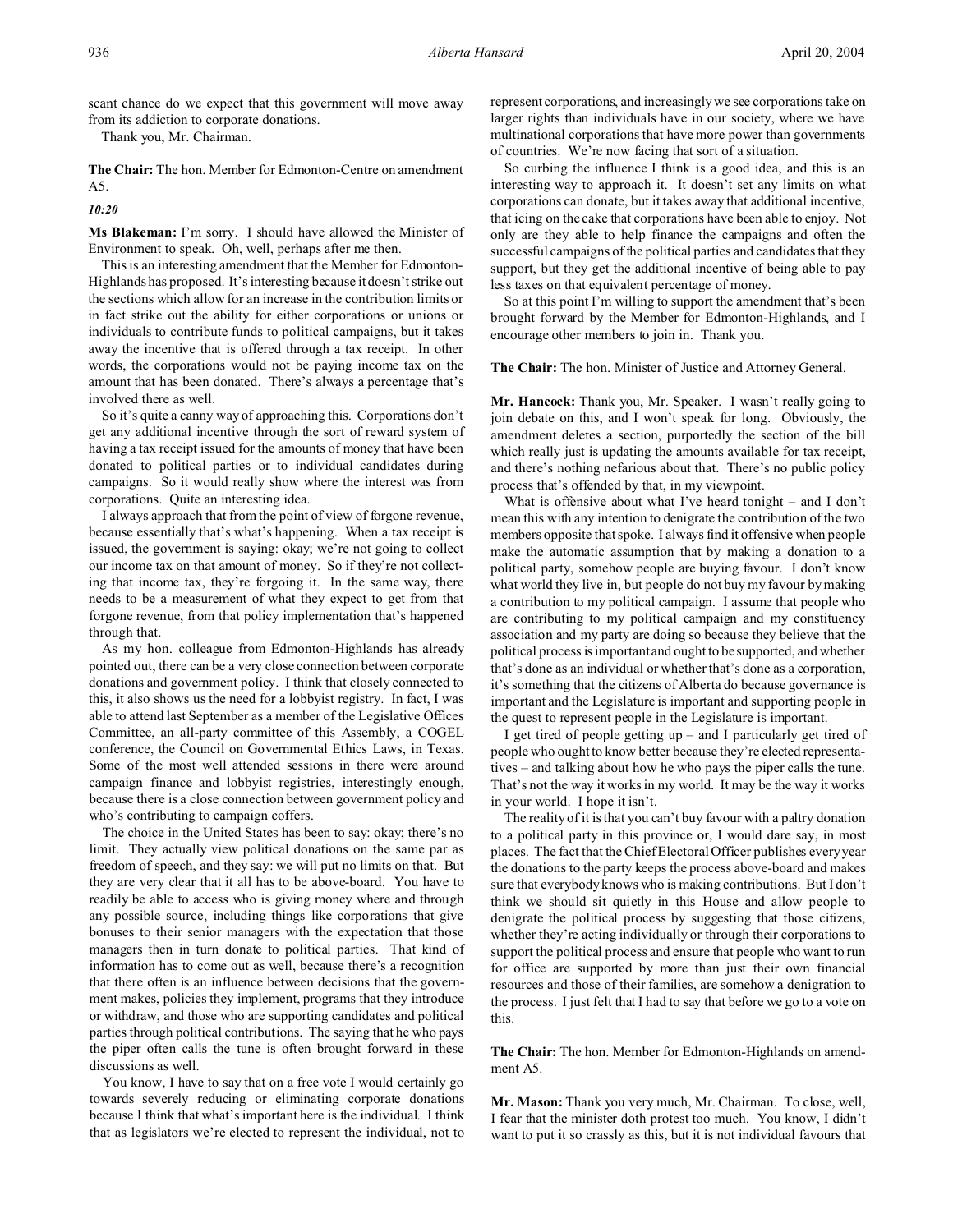the corporate sector buys through their donations in this province. It is a government whose whole policy is favourable towards them, and they support this government because it's a right-wing government that supports corporations at every turn. They give this government a tremendously unfair financial advantage, which they use to secure massive majorities to ensure that the province is kept safe for the corporate sector, and that's what they're getting. They're not getting individual favours from individual ministers, but they give their money to this government because it's a right-wing, procorporation government, and that's why their provincial political party has \$3 million in the bank and the election is still a year off.

#### **An Hon. Member:** How do you know?

**Mr. Mason:** I know because the financial disclosure statementswere just released about two weeks ago, so it's clear. So I just want to say that.

#### *10:30*

The role of corporate financing of elections in this province is a scandal, in my view. It needs to be corrected, and it should be corrected. The Manitoba government has given an example of just how to do it, Mr. Chairman.

So thank you very much.

#### [Motion on amendment A5 lost]

**The Chair:** The hon. Member for Edmonton-Centre.

**Ms Blakeman:** Thanks very much, Mr. Chairman. Well, I had hoped that some of the amendments that had been brought forward during Committee of the Whole for Bill 22, the Election Statutes Amendment Act, 2004, would have passed. I think there were some really innovative ideas whose time had come, particularly the amendment brought forward by the Official Opposition around the citizens' assembly. Certainly, we're seeing a movement from that from British Columbia. There's a movement happening in the Northwest Territories around those sorts of ideas. They're discussing things like citizens' initiatives, the assembly idea that they're doing in British Columbia. We need to move further forward on this than what's being allowed for in this bill.

This is, for the most part, a housekeeping bill. It's a little tidy up, a few adjustments of the lines, the parameters under which things operate. But I was really hoping to see some larger leaps forward, some movement towards a proportional representation, some of the things that would engage some of our younger voters. Unfortunately, everything that was brought forward that might have moved us in that direction was defeated.

I go back to my original comments when I spoke in second reading on this bill. I think we have a problem in this province at the point where governments are being elected with 50 per cent of the people eligible to vote and that percentage is dropping. We reach a point where the government itself has no credibility because it's been elected by so few people. I guess it's at that point that the government will be roused to start to engage in some of these more innovative modernizations of the democratic system that we have in Canada. I had hoped that that would happen sooner rather than later but obviously not with the co-operation of the current government.

The second amendment that had been brought forward by the Liberal opposition was eliminating the increase in the filing fee, that my colleague from Edmonton-Highlands also referred to, because it does make it more difficult for the smaller, some would call fringe, political parties, not because it's difficult for them once or twice with

just a few candidates, but certainly if they're looking to field five or 10 candidates, then that increase in the filing fee does become a barrier to candidates running. I think that's wrong. I don't think that we should be putting up more barriers to people getting involved in the political process. I think we should be trying to take those barriers down. So I was disappointed that the government wouldn't support that.

Finally, there was a shared amendment, or I guess both the Liberal and ND oppositions had amendments on striking the introduction of the unique identifier number. In fact, it was brought forward with agreement but by the third party, the ND opposition. That was also defeated. There's been a fair amount of discussion, looking back over the *Hansard*, a fair amount of concern expressed by people over the use of a unique identifier number. I understand the argument that it was to make sure that where we had people with similar names in the same household, you know, to get rid of the confusion with the increasing commonness of names, or where people are living in one place and working in another or they're students or whatever, this identifier number would assist with that.

The concerns that have been raised for the most part are around the protection of the personal information that's attached to that identifier number, and the concern is that we've not been terribly successful at protecting that information thus far. We have to continue to find ways to safeguard that information.

I came at this from a different point of view because I felt that that unique identifier number could be used to start to help us move towards electronic voting, Internet voting, which I hoped was going to bring in a younger generation of people that are much more hooked into the use of the Internet, and that sort of participatory introduction or that way of participating in the process. Certainly, the younger people that I'm working with are indicating very clearly to me that that's what they find exciting and that's an entry route that they'd be interested in using.

So I think what we have here is a caution that's been expressed, and I hope that the government hears it and works hard to try and protect that personal information. We really will have a problem if it's not able to be protected and people can't trust that that information is not going to be misused in some way or stolen or left in a box in somebody's backyard or left on a computer hard drive and all the other things that have gone wrong recently.

One of the other things I was pleased to see was the firming up of the definitions around access to secure buildings, and that included gated communities, trailer parks, multifamily or multi-unit buildings like apartments and condominiums, very important for those in the urban settings and increasingly important to everyone else. That is about a basic tenet of democracy. It's about access to candidates, and it's about the candidate's ability to present themselves at the door of the voter. If the voter doesn't want to open the door, fine, but the candidates have to be able to get to that door, and they should not be stopped by an additional barrier that they can't get into the building itself. So I'm hoping that that strengthened definition is going to help us in the upcoming elections.

There are increases in the contribution limits on all levels that are allowed for in this legislation. I would prefer to see that decreased, particularly around unions and corporations. I would prefer to see campaign contributions limited to individuals, not get involved with corporations or unions at all. I think the key entity that we need to work with here is individuals, not larger groupings of bodies or legal entities, but that wasn't to be.

I was one of the people that was lobbying to have this legislation held over for a period of time to allow the public to be aware that the debate was happening and to get involved in it. I have to say that I didn't hear from a significant number of people who were keenly